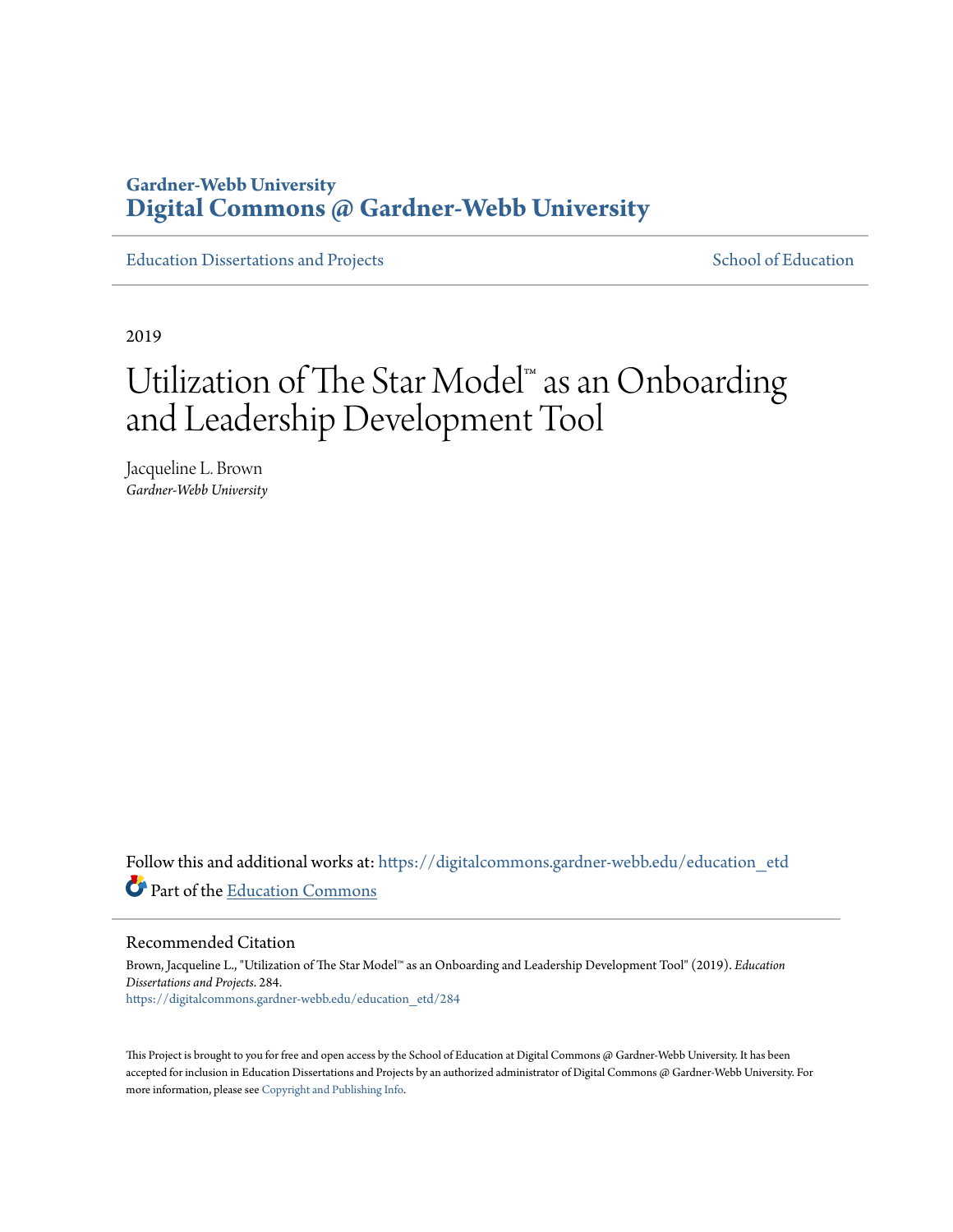# **Consultancy Project Executive Summary**

| Organization:             | Gardner-Webb University School of Education                                                     |
|---------------------------|-------------------------------------------------------------------------------------------------|
| Project Title:            | Utilization of The Star Model <sup>TM</sup> as an Onboarding and<br>Leadership Development Tool |
| Candidate:                | Jacqueline L. Brown, MHA, MSL                                                                   |
| <b>Consultancy Coach:</b> | Dr. Jeffrey Hamilton                                                                            |
| Defense Date:             | July 1, 2019                                                                                    |
| Authorized by:            | Linda Nunnallee, Executive Director                                                             |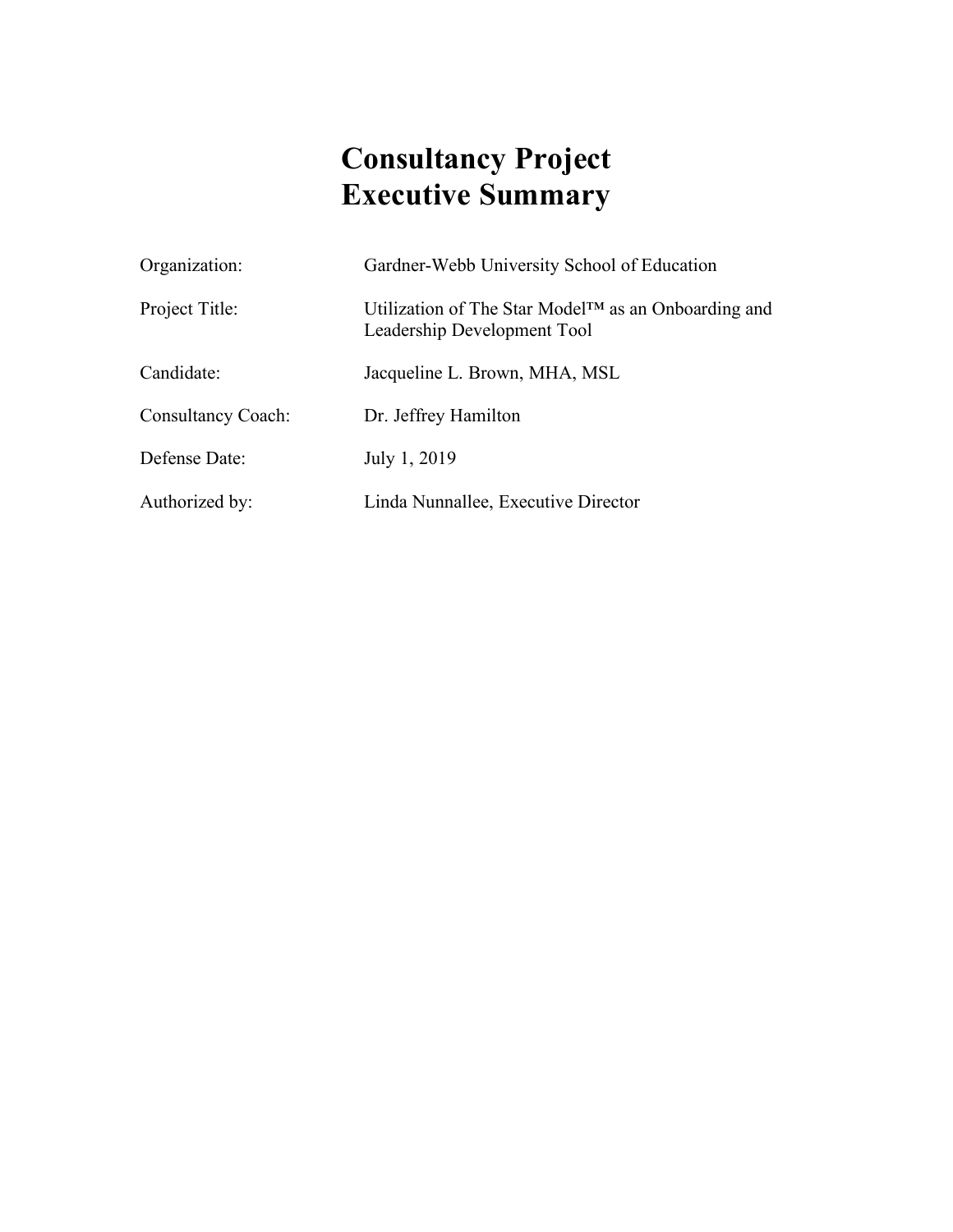# **Amendment History**

| Version   | <b>Issue Date</b> | Changes                                                |
|-----------|-------------------|--------------------------------------------------------|
| Version 1 |                   | May 7, 2019 Initial version.                           |
| Version 2 |                   | May 9, 2019 Suggested changes from consultancy coach.  |
| Version 3 |                   | May 16, 2019 Suggested changes from consultancy coach. |
| Version 4 |                   | May 21, 2019 Suggested changes from editor.            |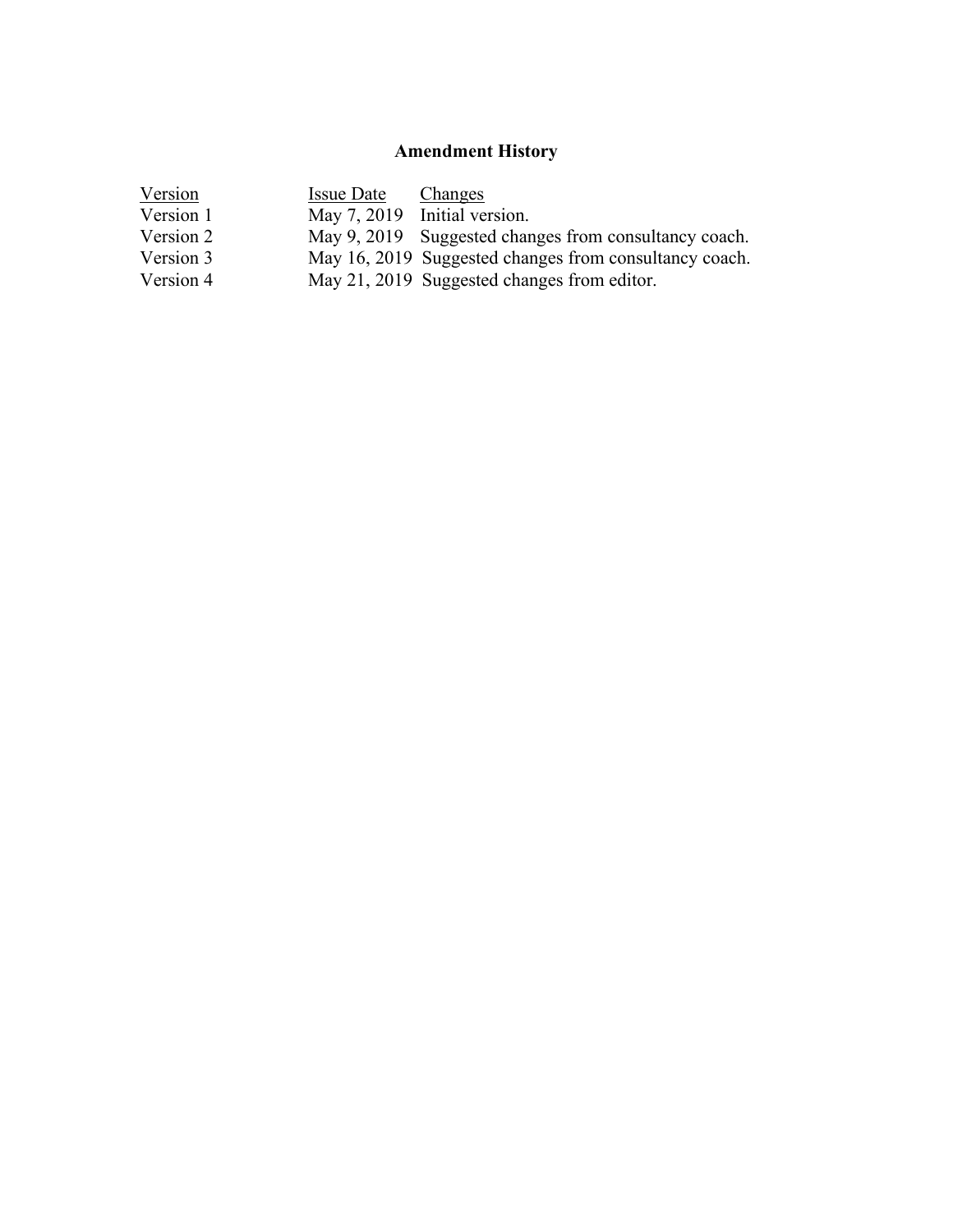# **Approval**

This consultancy project was submitted by Jacqueline L. Brown under the direction of the persons listed below. It was submitted to Gardner-Webb University School of Education and approved in partial fulfillment of the requirements for the degree of Doctor of Education at Gardner-Webb University.

 $\mathcal{L}_\text{max}$  , and the contribution of the contribution of  $\mathcal{L}_\text{max}$ 

 $\mathcal{L}_\text{max}$  , and the contribution of the contribution of  $\mathcal{L}_\text{max}$ 

Jeff Hamilton, Ed.D, Faculty Advisor Date Gardner-Webb University

Linda Nunnallee, Site Advisor Date Executive Director, StepUp Ministry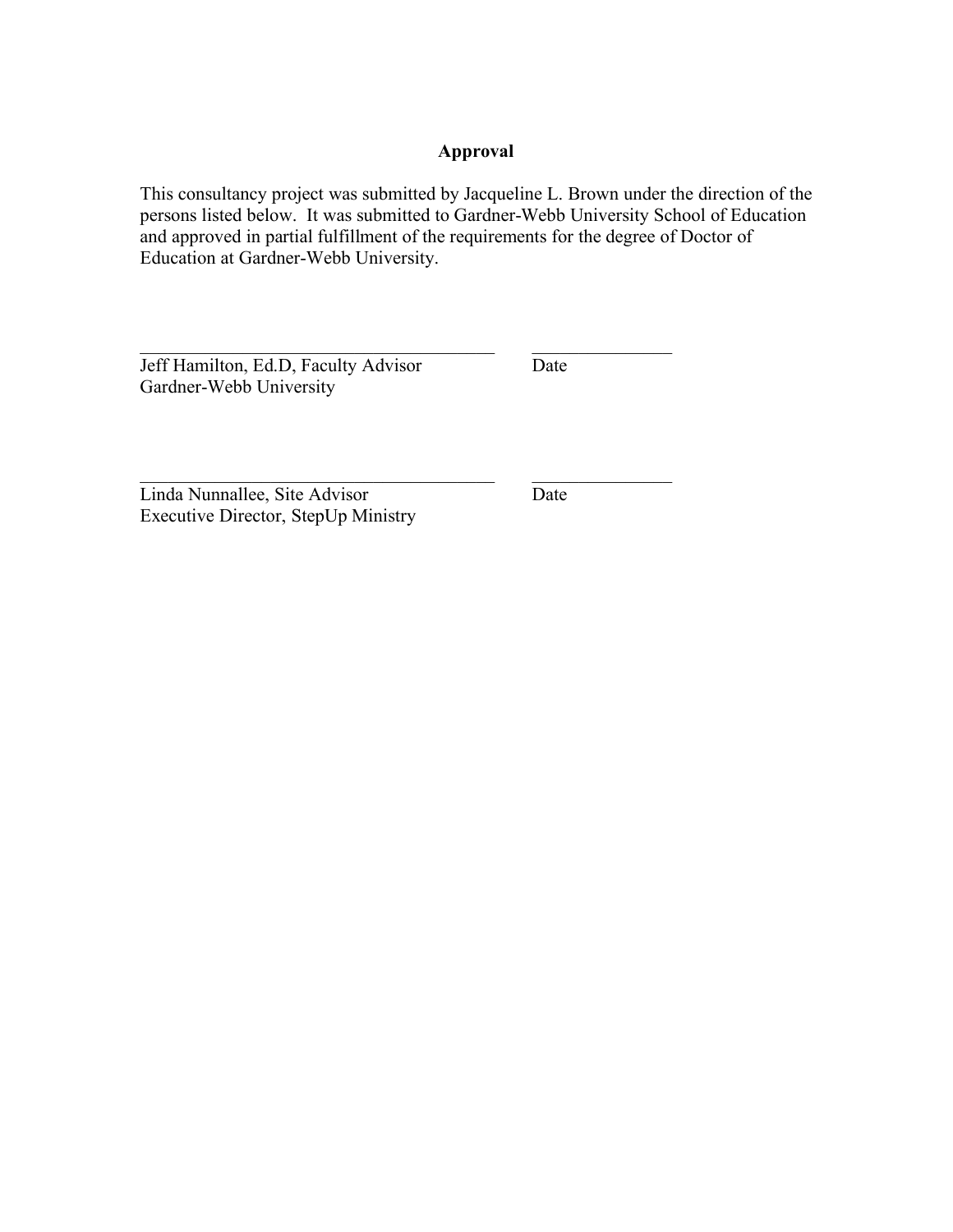#### **Acknowledgements**

First, I would like to give honor to God for His many blessings and the opportunity to be a part of the DEOL program. This work is dedicated to the numerous family members and friends who have supported me through this process, and a sincere thank you to anyone I may have missed in this acknowledgment. A special thank you to Linda Nunnallee, Executive Director, and the staff of StepUp Ministry for allowing me to make a contribution to your amazing organization. To my mother, Elizabeth Brown, thank you for your presence, support, and encouragement throughout my educational milestones. Thank you to my siblings and their spouses, James (Pam), Gary (Jackie), Katrina (Phillip), Kevin (Jackie), and the late Patricia for teaching me how to read, attending my graduations, and taking this educational journey with me. In addition, I would like to recognize the spiritual and academic influence of Dr. William Grant, Rev. Dr. James French, and others from Rush Metropolitan AME Zion Church as well as the prayers and support from Elder Charlveston and Evangelist Angela Hester of St. John United Church of God. To my church family at Hope Community Church, thank you for your prayers and positive reinforcement during this process. Also, I would like to recognize the co-initiates of Spring 2017, mentors, and members of Alpha Kappa Alpha Sorority, Incorporated for allowing me to strive for my best, as we work together to serve our community. To my siblings by choice, lifelong friends, and additional family members: Chandra, Chessa, Crystal, Derimus, Joy, Kim, Luanne, Lynne, Natasha, Nicolette, Pat, Phil, Shenita, Stephanie, Tashina, and Tiffany, thank you for your texts, calls, and outings during my program. Also, an extra special thank you to my nieces Abigail and Jayla, thank you for comparing report cards with me to keep me accountable.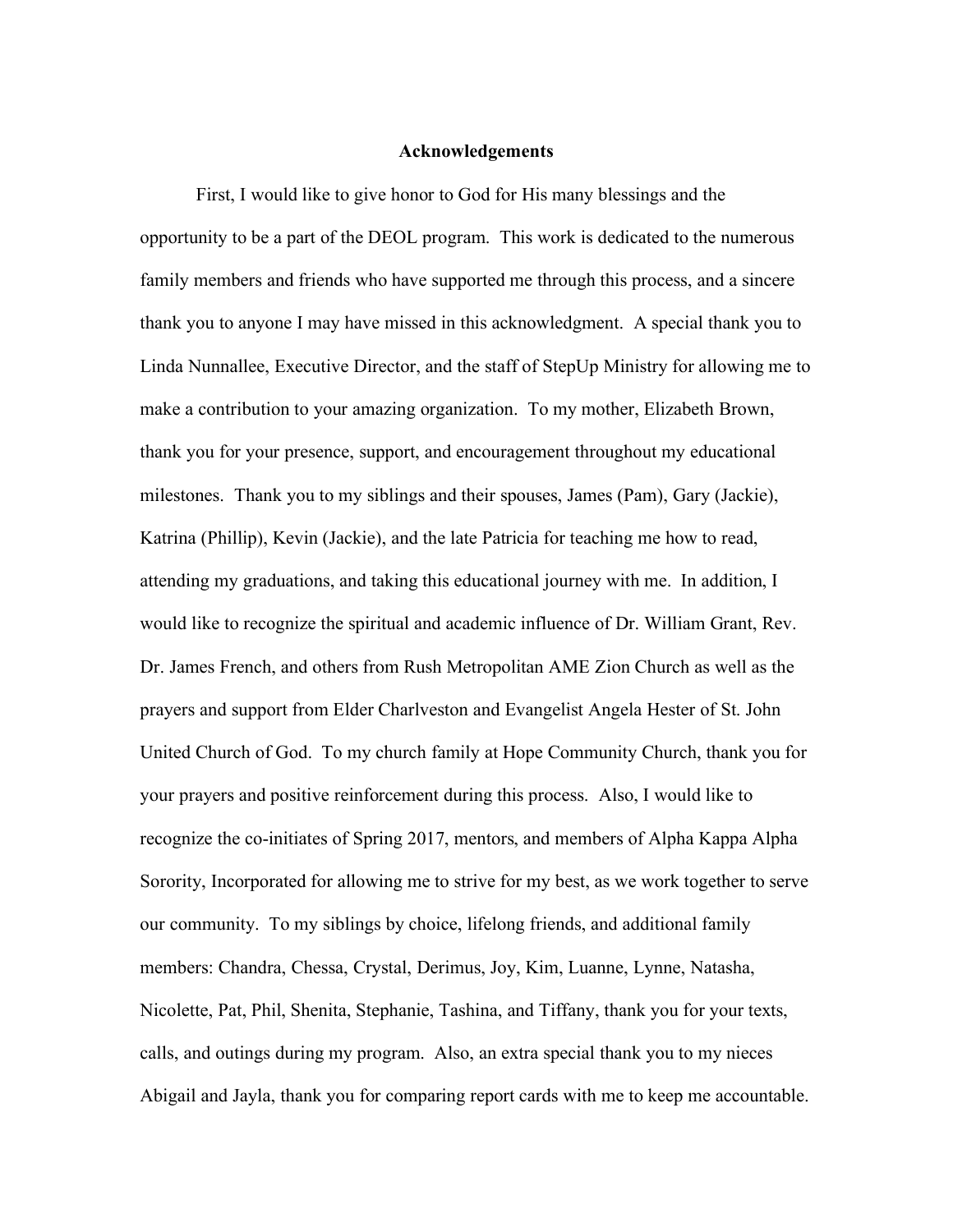Thank you for additional prayers and encouragement from Arzie Mason and Victoria Smith. To, my DEOL classmates, Dr. Hamilton my consultancy coach, and the professors of Gardner-Webb University, my life is richer because we have met and learned so much from each other on this amazing path. To my research teammates at Duke University School of Nursing and Dr. Paula Tanabe, thank you for your patience. Additionally, to my former colleagues at Alliant Health Solutions, I am grateful for your continued support. Last, thank you to Charlie Smith, Jr. for your love and continuous support of my goals and dreams – you are my greatest gift!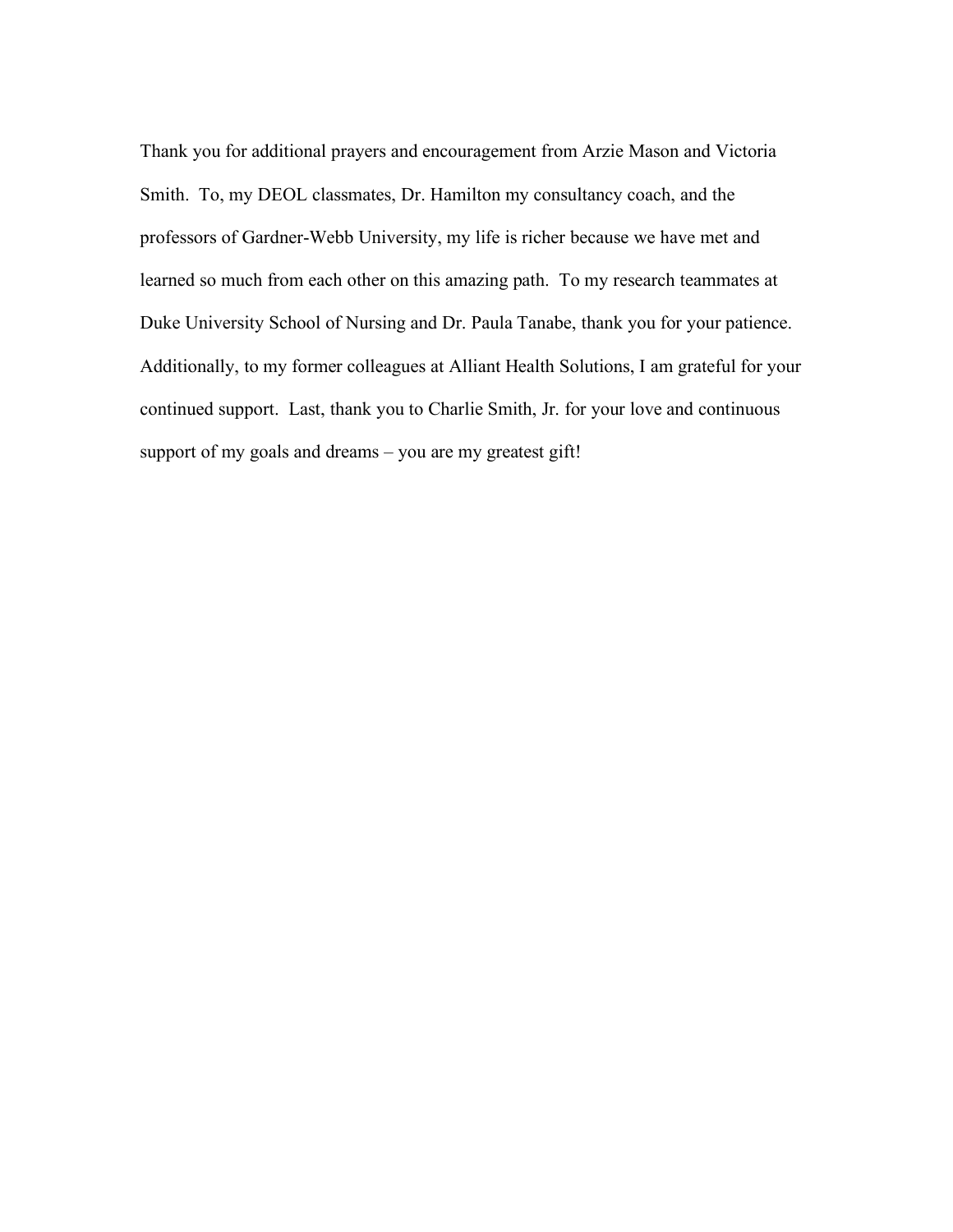#### **Abstract**

Utilization of The Star Model™ as an Onboarding and Leadership Development Tool. Brown, Jacqueline L., 2019, Consultancy Project, Gardner-Webb University, Digital Commons/Onboarding/Leadership Development

The purpose of the project was to utilize The Star Model™ as a tool to address onboarding and leadership development. Training and development are important to the success of any organization. Specifically, onboarding of new staff and board members, as well as continuous leadership development of all staff, plays a critical part in the success of a nonprofit organization. To address this need, StepUp Ministry took a proactive approach and implemented a consultancy project to address this issue. The ultimate goal of the project was to ensure that staff and new board members received meaningful retreat and training opportunities that would support the goals of the organization and demonstrate their commitment to be a mission-forward organization. In addition, the opportunity to improve communication internally and externally ensured that program participants received the customer service they need and deserve in the LifeSkills training. Results indicated that the newly implemented opportunities were successful and well received by staff and new board members.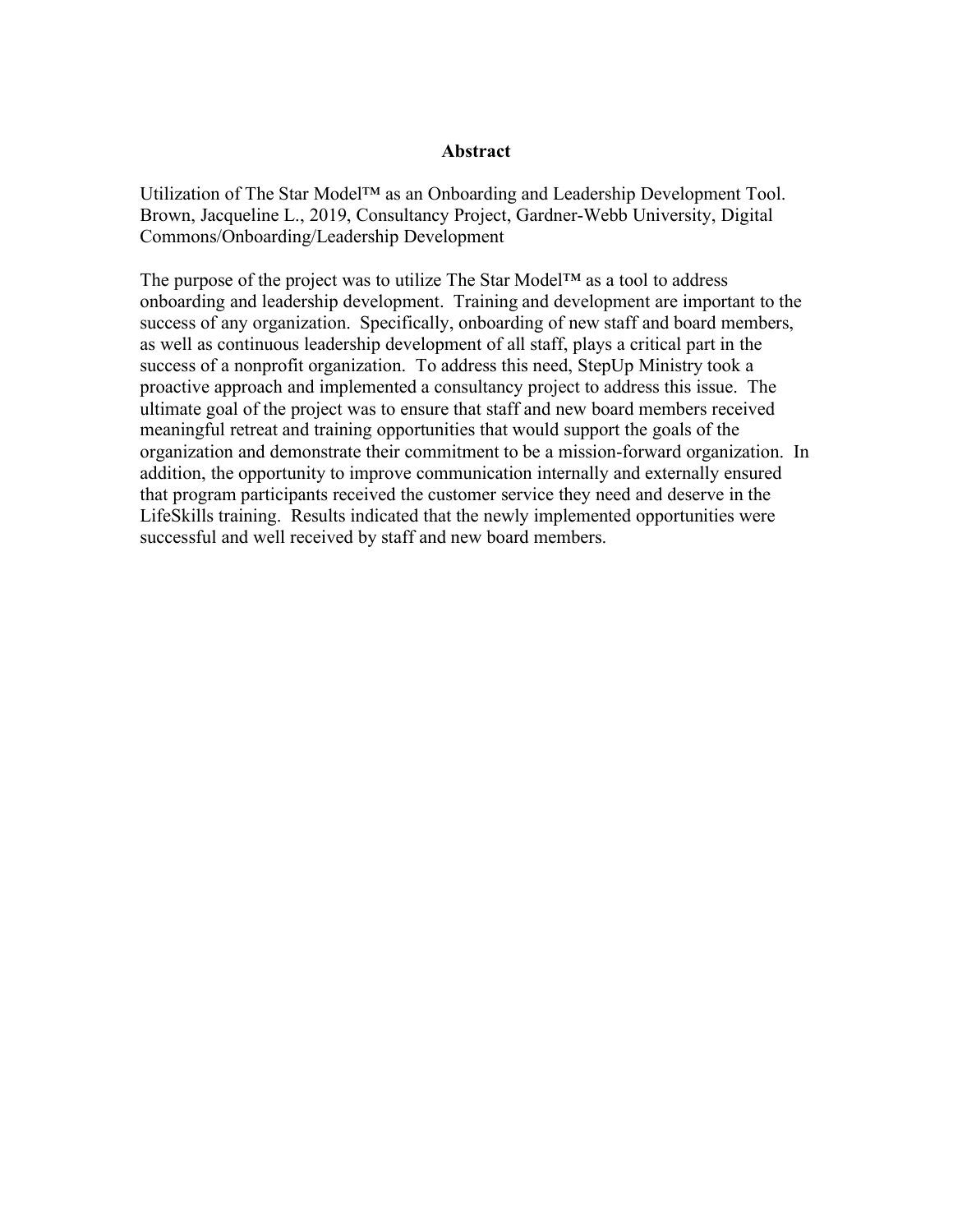# **Table of Contents**

| 1  |    |
|----|----|
|    |    |
|    |    |
|    |    |
| 2  |    |
|    |    |
|    |    |
|    |    |
|    |    |
|    |    |
|    |    |
|    |    |
|    |    |
|    |    |
| 3  |    |
|    |    |
|    |    |
| 4  |    |
|    |    |
|    |    |
|    |    |
|    |    |
|    |    |
|    |    |
| 5  |    |
| 6  |    |
|    |    |
|    |    |
| 7  |    |
| 8  |    |
| 9  |    |
|    |    |
|    |    |
|    | 16 |
|    |    |
| 11 |    |
|    | 21 |
|    | 22 |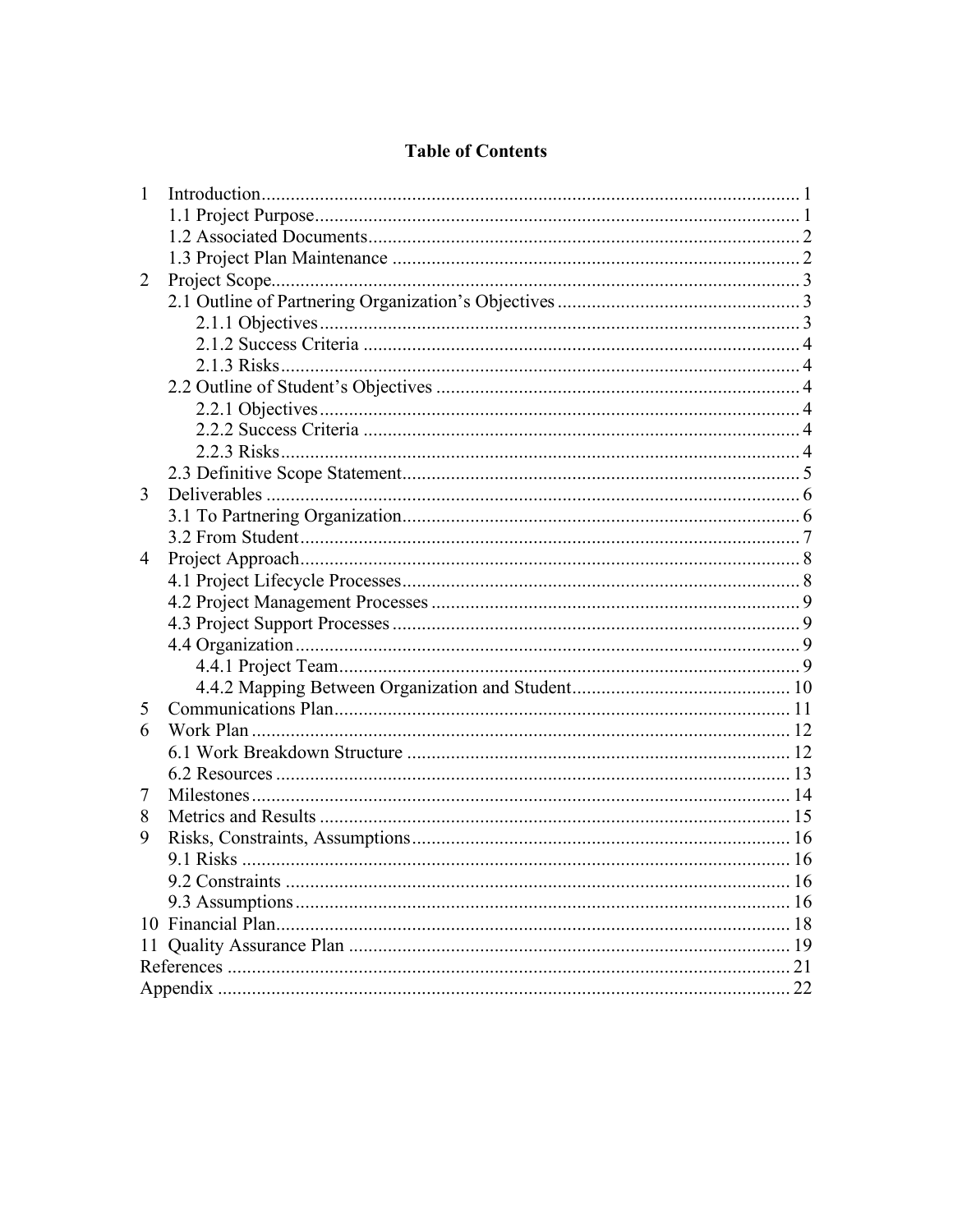#### **1 Introduction**

#### **1.1 Project Purpose**

The purpose of the project was to utilize The Star Model<sup>™</sup> as a tool to address onboarding and leadership development. StepUp Ministry board members and staff have a great responsibility to his/her community and the organization. It is vital that everyone is performing at their highest level in their role and is able to "tell the story" of the organization and its participants. The board members and staff need dedicated time to focus on their personal development and leadership skills, thus providing specific trainings would meet this need.

StepUp Ministry is based in Raleigh, NC and offers participants a year-long, phased, incentive-driven program leading to safe, affordable housing and a stable, life-sustaining job. The comprehensive program model continues to serve working families while expanding to meet the needs of single adults (particularly ex-offenders). A core curriculum has been created to address financial literacy and responsibility, physical and mental health, spiritual nurture, and healthy relationships. A management system (the Balanced Scorecard) has been implemented to tie the organization's strategies to objectives and measures that generate monthly reports and long-term measurable outcomes. StepUp now works with over 600 individuals annually.

#### **Technical Terms and Definitions:**

**Balanced Scorecard.** The Balanced Scorecard is a strategic planning and management system that organizations use to

- Communicate what they are trying to accomplish
- Align the day-to-day work that everyone is doing with strategy
- Prioritize projects, products, and services
- Measure and monitor progress towards strategic targets (What is the Balanced Scorecard, 2019, para 1).

**StepUp participant.** Any adult participating in the Tuesday night LifeSkills training that includes budgeting, personal and relationship development, goal setting, and more (StepUp Ministry, 2019).

**Ex-offender.** A person who previously committed a crime (StepUp Ministry, 2019).

**Life-sustaining job.** Gainful, stable employment (StepUp Ministry, 2019, para 1).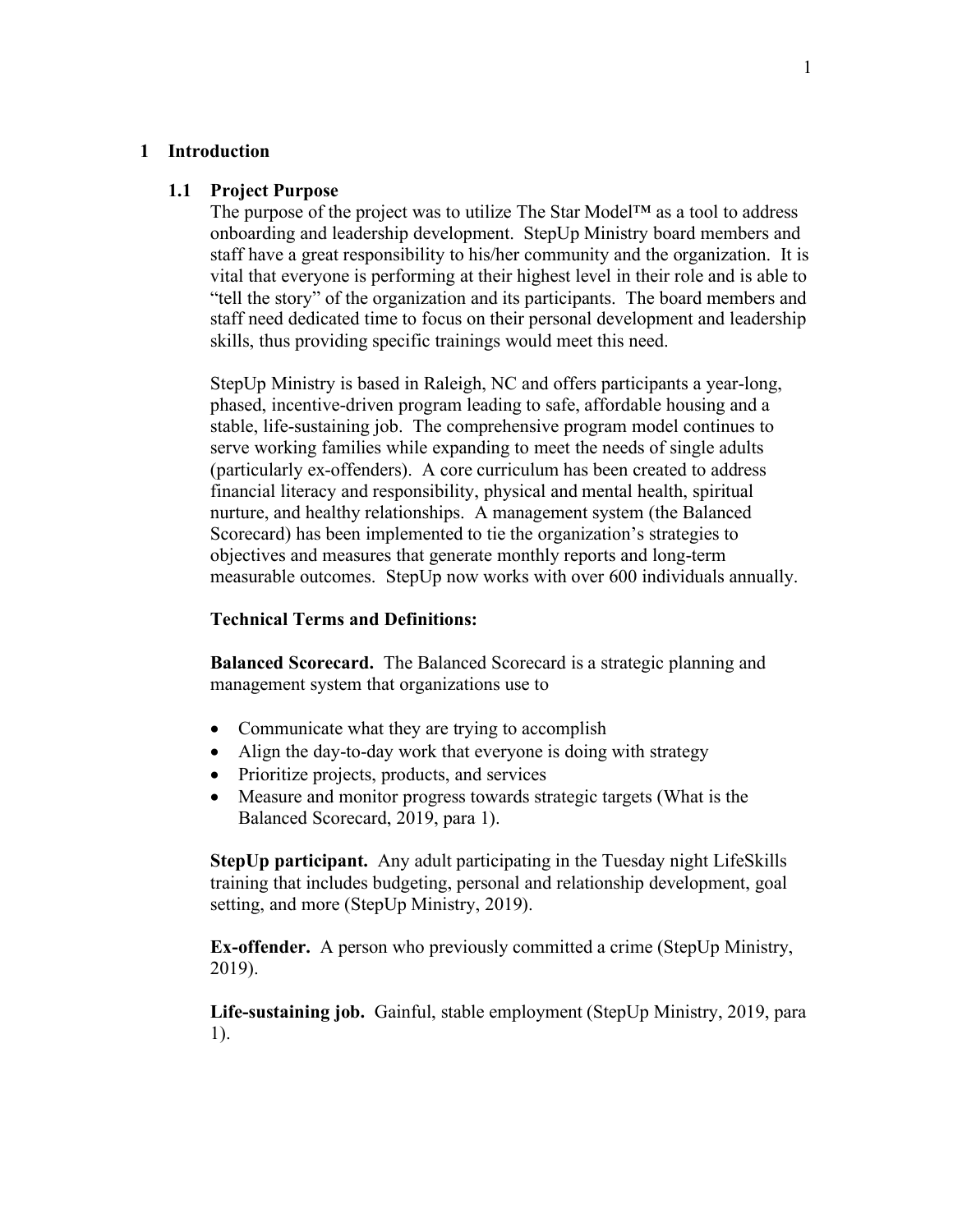#### **1.2 Associated Documents**

**A: Staff retreat agenda.** The staff retreat agenda provided an overview of the day and the activities that were administered (see Appendix A).

**B: New board orientation agenda.** This is the refreshed training and agenda used for the new board orientation (see Appendix B).

**C: The Star Model™**. This is a framework for organizational design and is the foundation on which a company bases its design choices (see Appendix C).

**D**: **StepUp program statistics.** These statistics show the progress and accomplishments of StepUp Ministry (see Appendix D).

#### **1.3 Project Plan Maintenance**

The project plan was written under the direction and assistance of Linda Nunnallee, Executive Director of StepUp Ministry, and Jacqueline Brown, DEOL student. After the proposal was written, Ms. Brown submitted it to Dr. Hamilton, and a face-to-face meeting was held to review and approve. Additional changes and adjustments were completed by Ms. Brown and Ms. Nunnallee and resubmitted to Dr. Hamilton for all and final approval of associated milestones.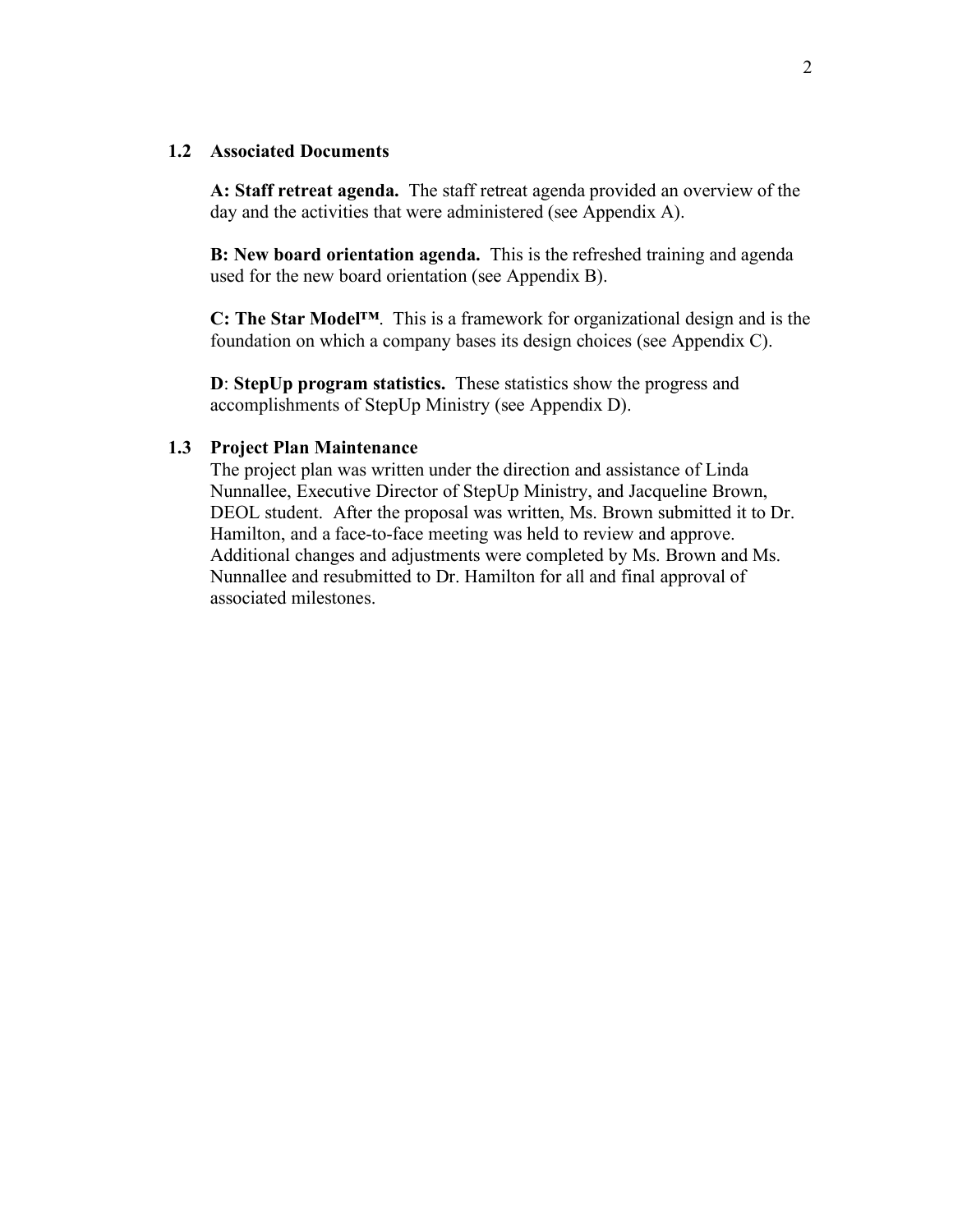#### **2 Project Scope**

StepUp Ministry has focused on establishing the "why" of the work they do for the past several years. Under Linda Nunnalee's leadership, the organization's staff and board members have evolved and embrace their personal and organizational "why." This was based on the movement of Simon Sinek (2011) to help people become more inspired at work and in turn inspire their colleagues and customers. This has served the organization well in ensuring that participants receive the best training experience possible. Implementing a new staff retreat and refreshing past staff and new board activities is critical, due to the current momentum of the organization. This project is a critical piece of onboarding and leadership development for the entire StepUp Ministry team.

#### **2.1 Outline of Partnering Organization's Objectives**

#### **2.1.1 Objectives**

The board members and staff of StepUp Ministry are committed to performing at their highest level and successfully "telling the story" of the organization to their stakeholders and partners. This consultancy project focused on onboarding and the use of The Star Model™ framework by Jay Galbraith (2002) as a tool for organizational design.

The Executive Director of StepUp Ministry has successfully led the organization for over 5 years and was interested in offering the board members and staff new and innovative retreat experiences to foster teamwork, offer leadership development, and improve communication internally and externally.

The StepUp Ministry team is committed to ensuring that participants receive training and opportunities to assist them in their personal growth. Due to this, it is imperative that team members are offered growth opportunities as well, and this aligns with the mission and goals of the organization.

| Objective                                                                                               | Performance Indicators                                                    |
|---------------------------------------------------------------------------------------------------------|---------------------------------------------------------------------------|
| 1. DEOL student consultant has a<br>clear understanding of the mission<br>and vision of StepUp Ministry | Successfully develop and facilitate<br>retreat and training opportunities |
| 2. Staff Retreat was effective and                                                                      | Evaluation results (see section 8                                         |
| beneficial                                                                                              | Metrics and Results)                                                      |
| 3. New Board Orientation was                                                                            | Feedback from board members                                               |
| effective and beneficial                                                                                |                                                                           |
| 4. Strategic Plan Review                                                                                | Updates and results are shared and                                        |
| completion                                                                                              | discussed with staff and board                                            |
|                                                                                                         | members                                                                   |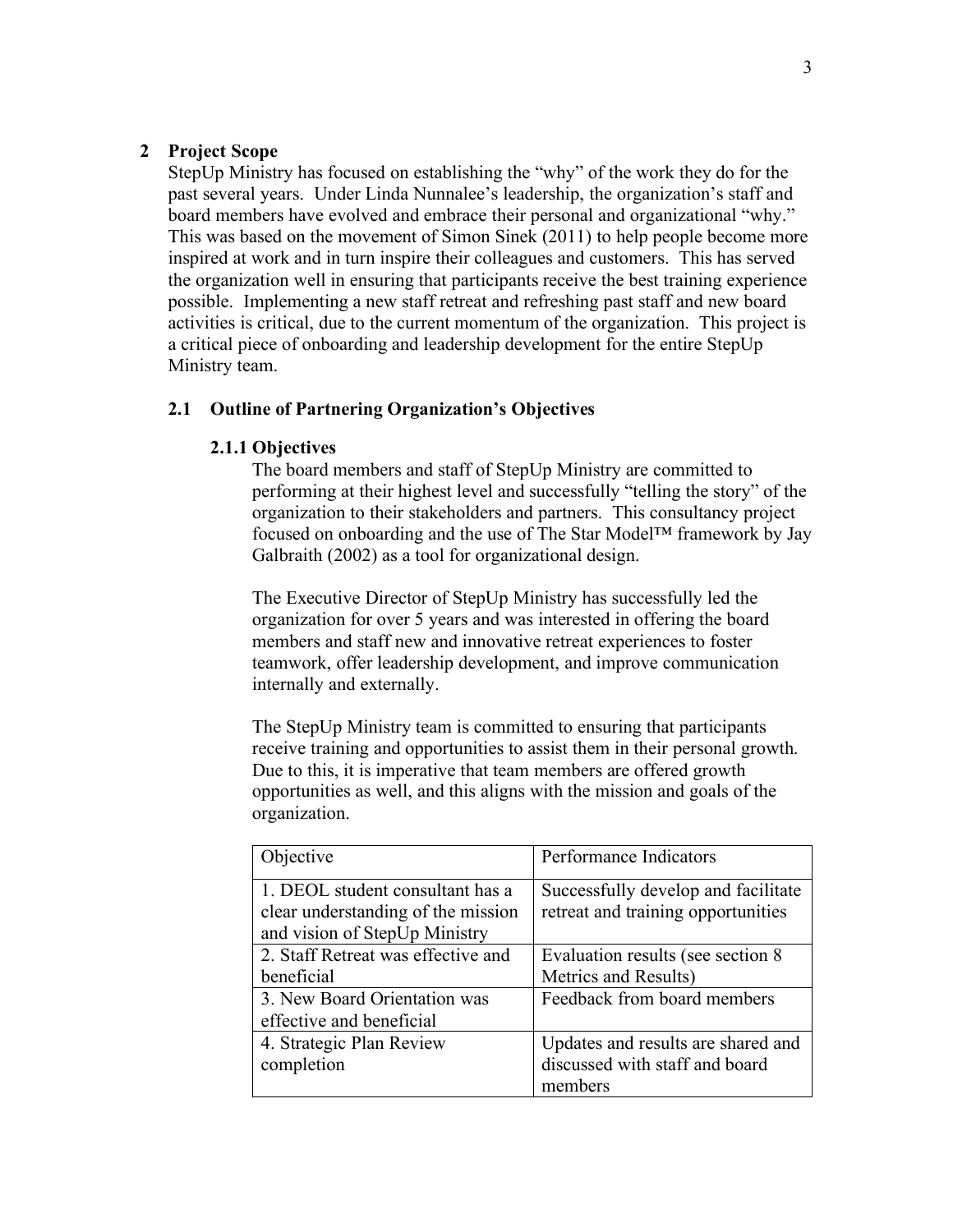#### **2.1.2 Success Criteria**

The success of the project was measured through feedback from staff and board members on the retreat experiences and new onboarding processes. In addition, success was measured by the ability of the student consultant to communicate the mission and vision of StepUp Ministry through retreat design and facilitation.

#### **2.1.3 Risks**

The main risk associated with the project is the unwillingness of the Executive Director to complete deliverables and not accept and implement recommendations of the DEOL student consultant.

#### **2.2 Outline of Student's Objectives**

#### **2.2.1 Objectives**

The DEOL student consultant's main responsibility was to ensure that the goals as presented by the Executive Director were implemented and completed. In addition, the following objectives were the foundation of the consultant project:

- 1. The mission and the vision will be at forefront of the organization.
- 2. Staff and board members will have meaningful retreats, orientations, and leadership development experiences.
- 3. The Executive Director will utilize these activities to inform further training and development activities for staff and board members.

#### **2.2.2 Success Criteria**

- The staff and board members will have an opportunity to participate in personal leadership development activities that will support their growth as a member of the StepUp Ministry team.
- The Executive Director will have training and retreat resources that can be replicated each year.
- The organization will have a clear assessment of its progress and adherence to the strategic plan.
- The StepUp Ministry team will provide positive feedback through an evaluation of the retreat and activities.

#### **2.2.3 Risks**

The greatest risk for this project was the ability to complete the consultancy project in a timely manner to ensure effectiveness; however, the Executive Director was fully onboard and supportive of the efforts. Additionally, the project met a great need for the organization as a whole. With the implementation of frequent meetings between the DEOL student consultant and the Executive Director, these risks were minimized.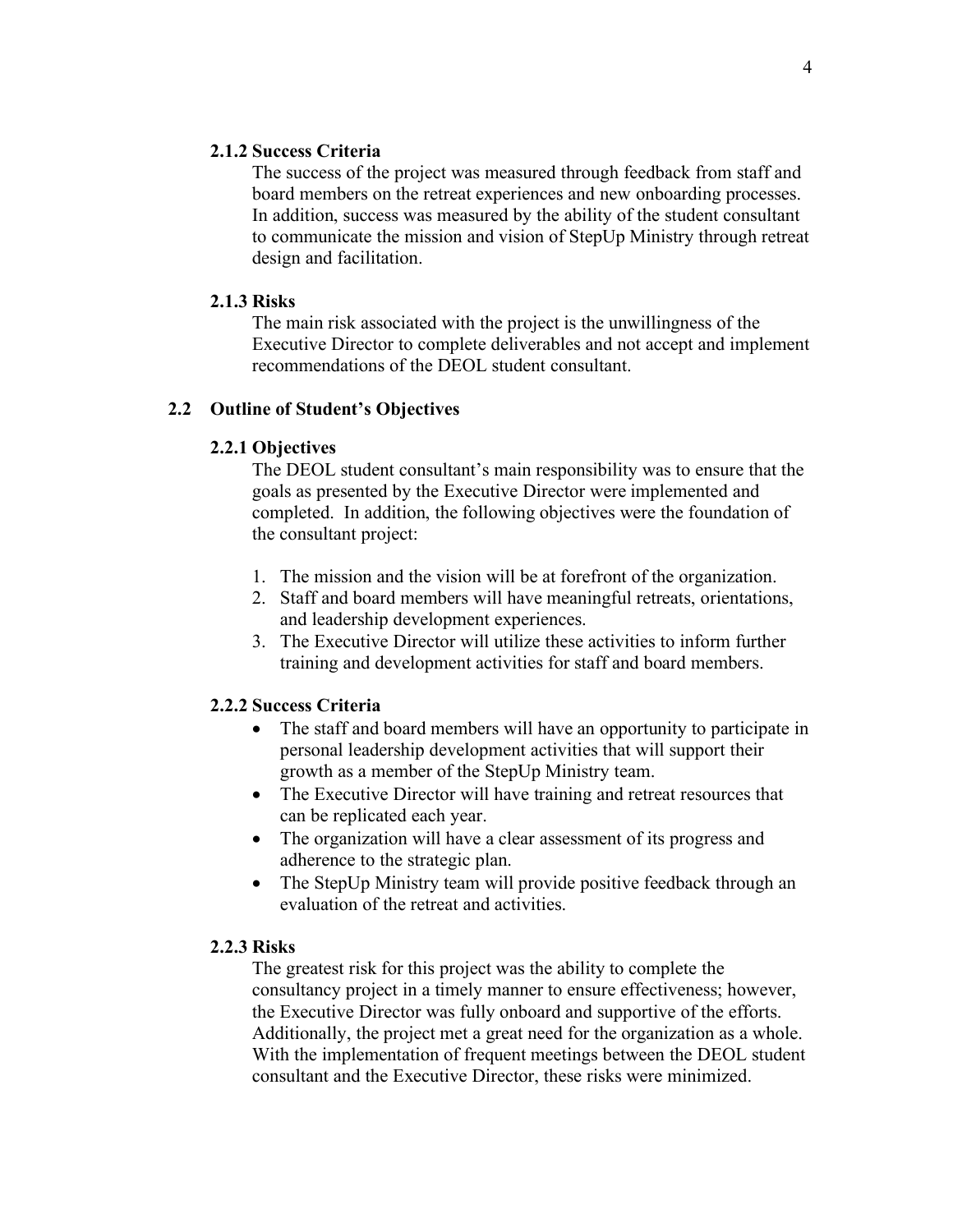# **2.3 Definitive Scope Statement**

The project utilized the The Star Model™ as a tool to develop and implement new onboarding and leadership development opportunities for the staff and board members of StepUp Ministry.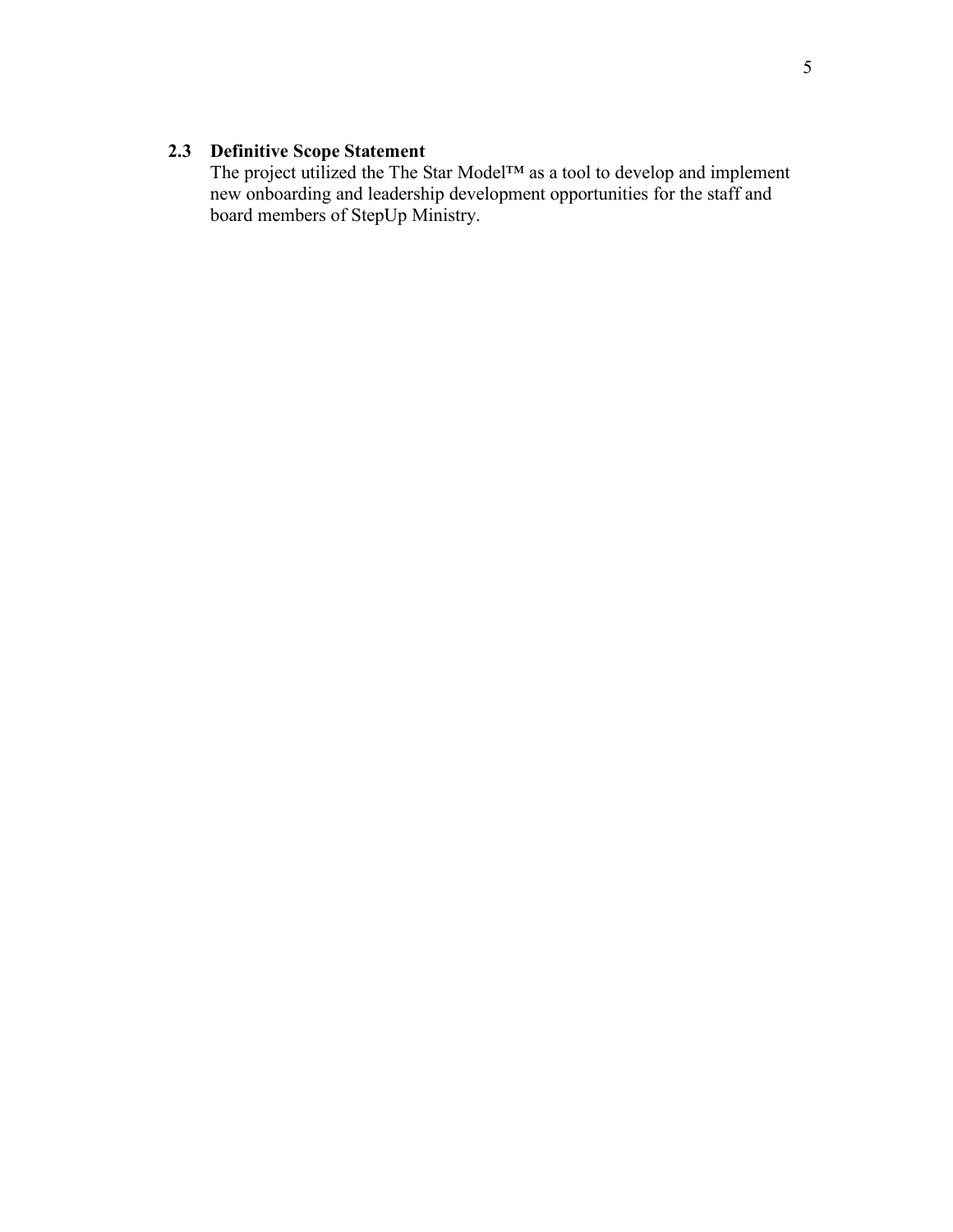#### **3 Deliverables**

#### **3.1 To Partnering Organization**

As a part of the consultancy project, the Gardner-Webb student was responsible for completing the following:

- 1. Gardner-Webb student will visit StepUp on **January 15, 2019** for Life Skills.
	- a. This was held every Tuesday for participants and the student will receive an overview of the program, meet staff, and participants.
- 2. Develop, implement, and evaluate Staff Leadership Training/Retreat to be held on **March 22, 2019.**
	- a. Focus on the importance of storytelling in order to get to their personal WHY and the organizational WHY.
	- b. The staff retreat was based on aspects of leadership development from Paul Schmitz (2012) and his philosophy of working with the community to build leadership within organizations. To address, individual leadership qualities and communication, the staff participated in Psychogeometrics training (Dellinger, 1996).
	- c. Evaluate the training at its conclusion through written and verbal feedback. The following questions were asked:
		- i. What resonated with you about the training?
		- ii. What questions do you have about the training or your personal development?
		- iii. What additional feedback do you have for the facilitators to assist in preparation for upcoming training opportunities?
- 3. Strategic Plan Update Review will take place on **April 13, 2019.**
	- a. Provide a summary that shows progress on current plan.
- 4. Develop a meaningful training for new board members Agenda due by **May 1, 2019.**
	- a. The training included information on the following:
		- i. Board members will know how to talk about StepUp's programs and why the organization exists.
		- ii. Board members will know their expectations of serving on the StepUp board.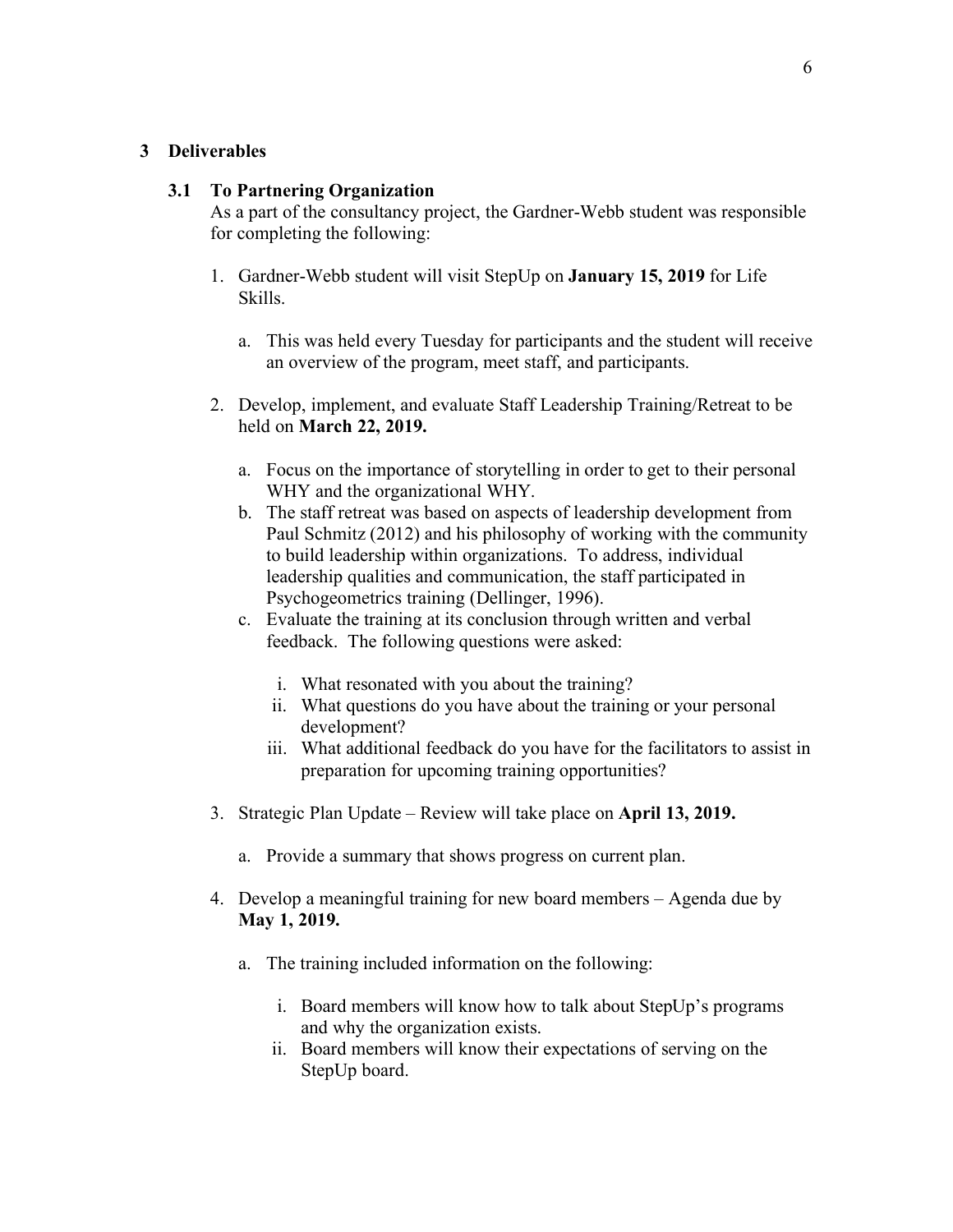- iii. Board members will understand the governance structure and the role they play leading the organization.
- iv. A mission moment will be incorporated.
- v. A board buddy mentoring opportunity will be introduced.

The student based the program development and research for this project on the The Star Model™ framework for organizational design by Jay Galbraith (2002). The areas of focus were people and strategy.

## **3.2 From Student**

The DEOL student consultant participated in StepUp Ministry team-building activities and any professional development activities*.*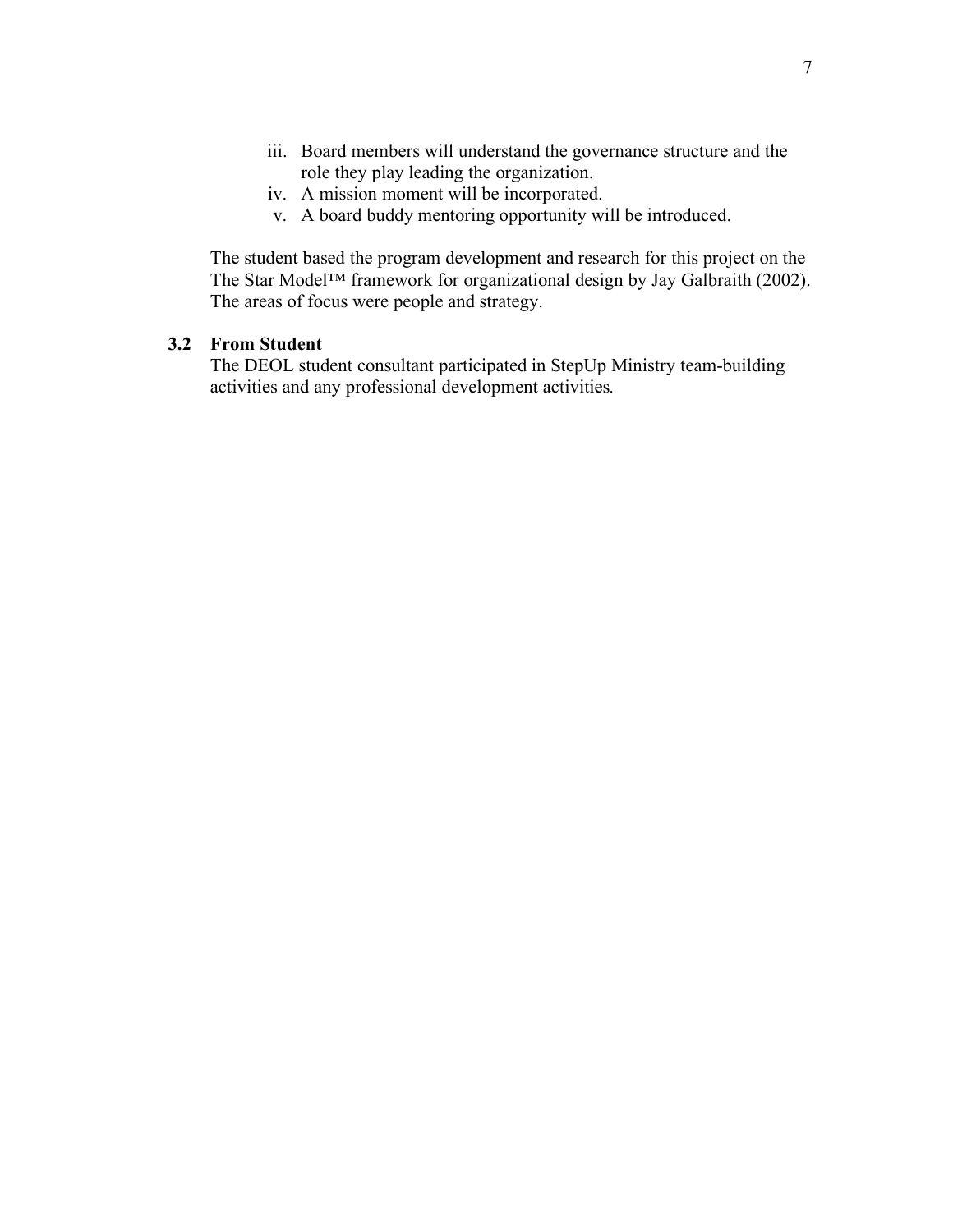# **4 Project Approach**

# **4.1 Project Lifecycle Processes**

Phase 1 – Onboarding Program Inception and Staff Retreat

| Project Lifecycle | Outcome                                             |
|-------------------|-----------------------------------------------------|
| Process           |                                                     |
| Stage 1           | Introductory meeting with Executive Director of     |
|                   | StepUp Ministry to review project opportunities     |
| Stage 2           | DEOL student consultant reviewed proposed           |
|                   | opportunities and wrote an agreement with the       |
|                   | organization for sign-off                           |
| Stage 3           | DEOL student conducted a literature review in       |
|                   | preparation for staff retreat development           |
| Stage 4           | Student developed retreat and proposal to           |
|                   | Executive Director for approval and acceptance      |
| Stage 5           | Student invited trainer to conduct                  |
|                   | Psychogeometric training activity                   |
| Stage 6           | Staff retreat is held and facilitated by student    |
| Stage 7           | Evaluation was distributed to staff and written and |
|                   | verbal feedback was collected                       |
| Stage 8           | Feedback was shared with Executive Director         |

Phase 2 – New Board Orientation Revision

| Project Lifecycle | Outcome                                            |
|-------------------|----------------------------------------------------|
| Process           |                                                    |
| Stage 1           | Executive Director shared new board orientation    |
|                   | experiences with DEOL student                      |
| Stage 2           | DEOL student revised new board orientation and     |
|                   | recommended the addition of a mission moment,      |
|                   | board buddy program, guided questions and          |
|                   | current board member presentations                 |
| Stage 3           | <b>Executive Director accepted recommendations</b> |
| Stage 4           | DEOL student revised agenda for new board          |
|                   | orientation and submits to Executive Director      |
| Stage 5           | Executive Director scheduled training and          |
|                   | distributed the agenda                             |
| Stage 6           | DEOL student is invited to participate in new      |
|                   | board member orientation                           |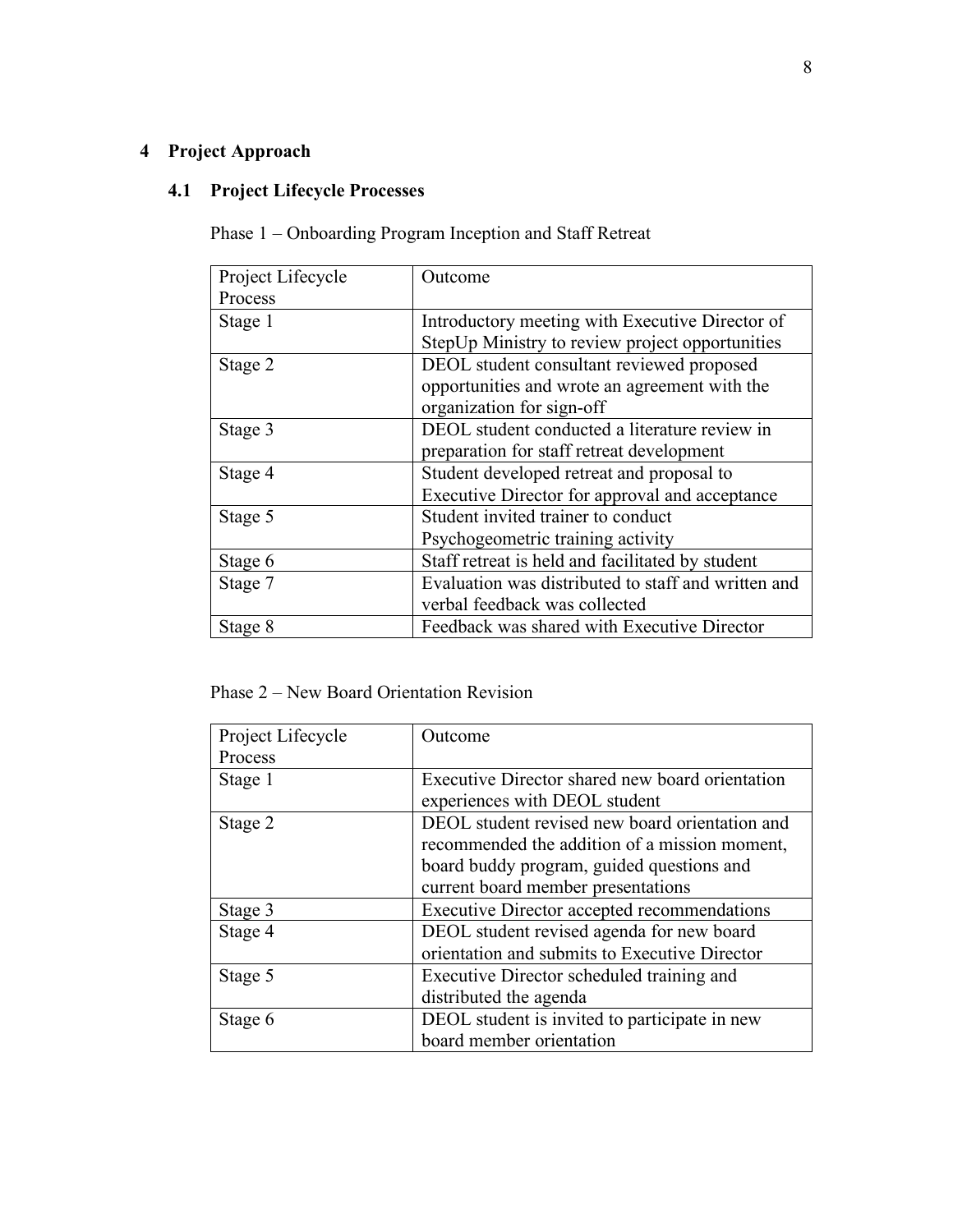Strategic Plan Review and Progress Summary

| Project Lifecycle | Outcome                                            |  |  |
|-------------------|----------------------------------------------------|--|--|
| Process           |                                                    |  |  |
| Stage 1           | Executive Director reviewed current strategic plan |  |  |
|                   | with DEOL student                                  |  |  |
| Stage 2           | Executive Director held activity for staff and     |  |  |
|                   | board to update strategic plan progress            |  |  |
| Stage 3           | Executive Director met with DEOL student and       |  |  |
|                   | reviewed the results                               |  |  |
| Stage 4           | A summary for measurement is developed and         |  |  |
|                   | distributed                                        |  |  |

#### **4.2 Project Management Processes**

The Executive Director of StepUp Ministry held meetings as needed to ensure that the project was progressing and address any needs or challenges that may have developed.

#### **4.3 Project Support Processes**

The Executive Director of StepUp Ministry and staff and board members were vital pieces of the process for successful implementation of the consultancy project. The DEOL student consultant facilitated the staff retreat with the Psychogeometrics trainer and was invited to participate in restorative justice training for staff to be held on May 17, 2019.

#### **4.4 Organization**

#### **4.4.1 Project Team**

The Project Team members included the following:

- Executive Director, StepUp Ministry
- Volunteer Coordinator, StepUp Ministry
- Psychogeometrics Trainer
- DEOL Student Consultant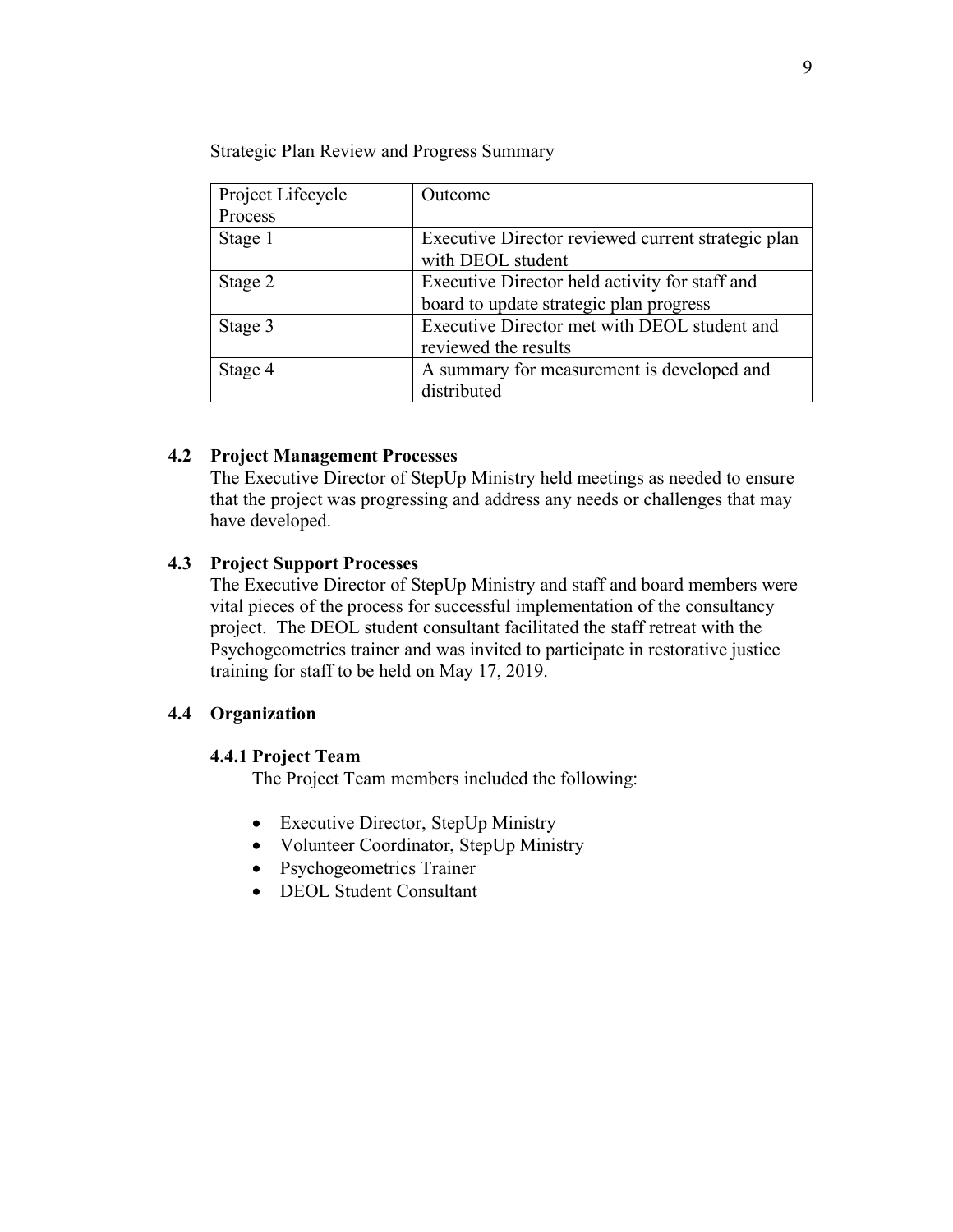# **4.4.2 Mapping Between Organization and Student**

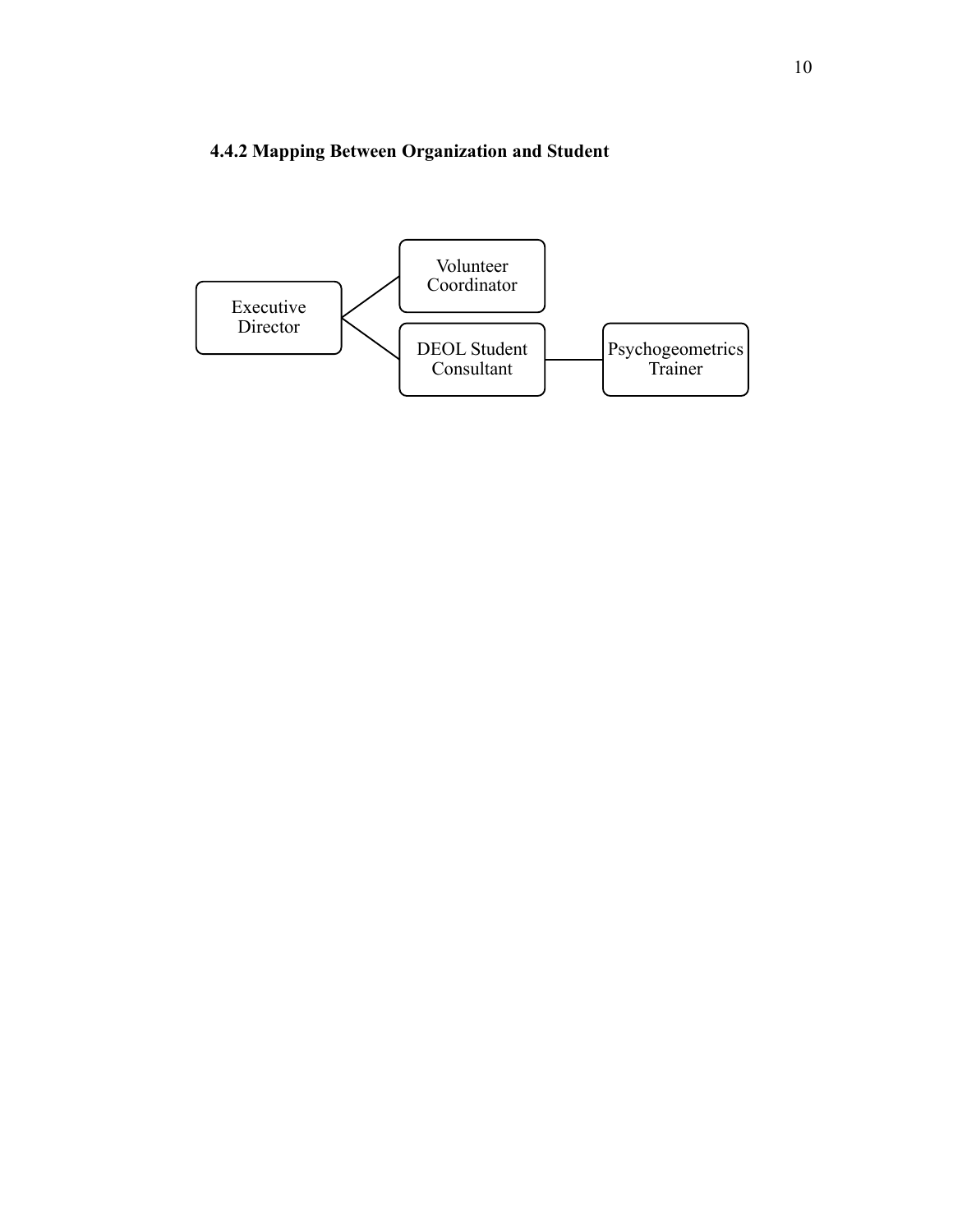# **5 Communications Plan**

The communications plan ensured that the Executive Director and DEOL student consultant were accountable and able to meet the milestones in a timely and efficient manner. In addition, the plan provided a written process that could be referenced during the project and adjusted as needed.

| Stakeholder                                  | Information<br>Needed/Required                                                           | Rationale                                                                                                                                         | Timeline                                                                   |
|----------------------------------------------|------------------------------------------------------------------------------------------|---------------------------------------------------------------------------------------------------------------------------------------------------|----------------------------------------------------------------------------|
| <b>Executive Director</b><br>StepUp Ministry | Plan and budget for<br>staff retreat and<br>proposed agenda for<br>new board orientation | Provides an overview<br>of activites and costs $-$<br>submitted by the<br>student consultant                                                      | February -<br>March 2019<br>May 1, 2019<br>for New<br>Board<br>Orientation |
| Psychogeometrics<br>Trainer                  | Agenda for staff retreat                                                                 | Provide an overview<br>of the retreat and<br>organization and a<br>guideline for this<br>presentation –<br>submitted by the<br>student consultant | March 1,<br>2019                                                           |
| <b>DEOL</b> Student<br>Consultant            | Past retreat activities,<br>feedback from staff<br>and strategic plan                    | To provide<br>information on what<br>was effective and what<br>could be improved                                                                  | January 30,<br>2019                                                        |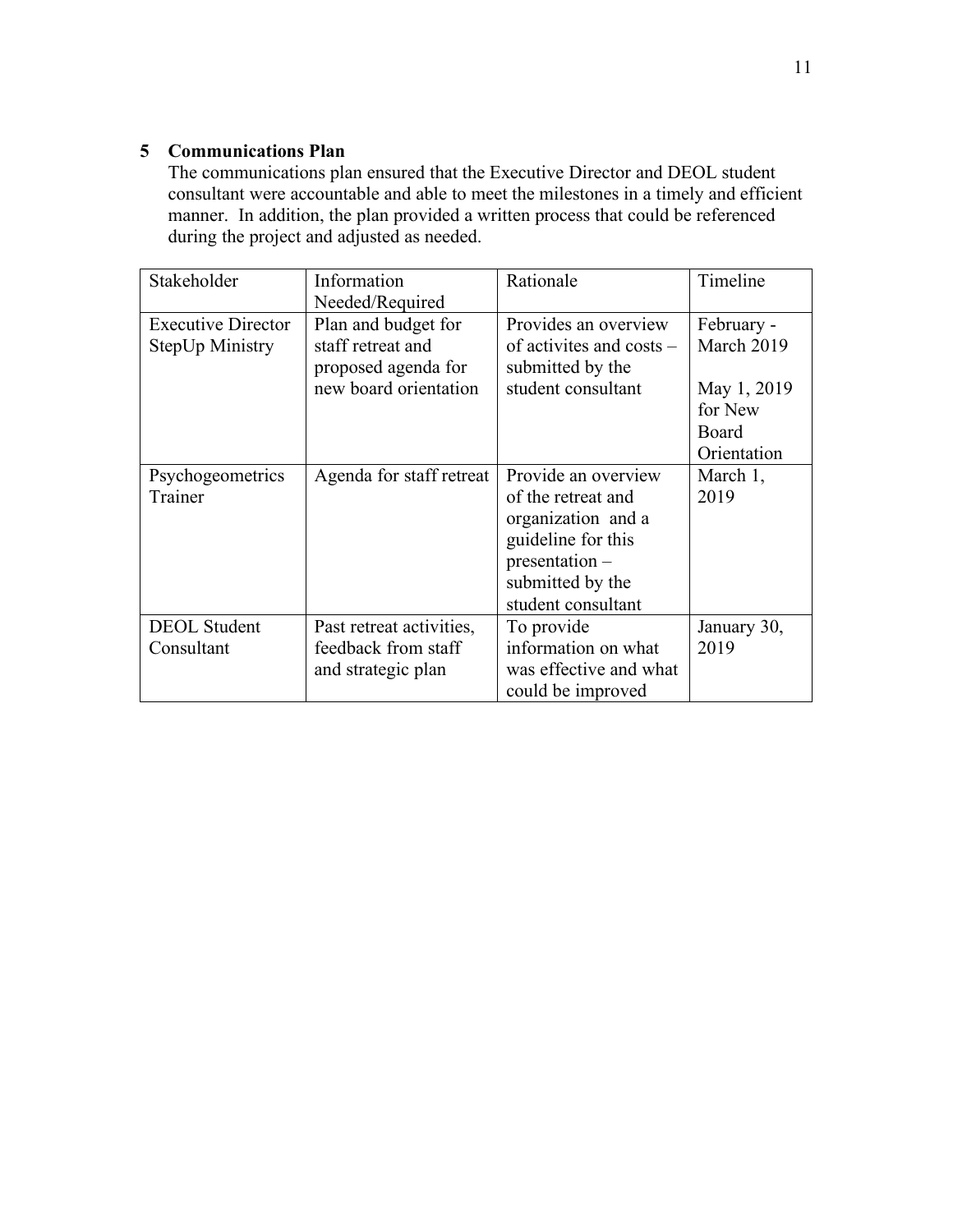# **6 Work Plan**

# **6.1 Work Breakdown Structure**

| Objective                                              | Task                                                                                         | Sub-Task                                                                           | <b>Begin</b>     | End             |
|--------------------------------------------------------|----------------------------------------------------------------------------------------------|------------------------------------------------------------------------------------|------------------|-----------------|
|                                                        |                                                                                              |                                                                                    | Date             | Date            |
| <b>Mission and</b><br><b>Vision</b><br><b>Overview</b> |                                                                                              |                                                                                    |                  |                 |
|                                                        | Begin<br>introduction to<br>StepUp                                                           | Face-to-face meeting<br>with Executive<br>Director                                 | November<br>2018 | January<br>2019 |
|                                                        |                                                                                              | Participate in tour,<br>dinner, and<br>LifeSkills class for<br>participants        |                  | January<br>2019 |
|                                                        |                                                                                              | Share feedback with<br><b>Executive Director</b>                                   |                  | January<br>2019 |
| <b>Staff</b><br><b>Retreat</b>                         | Create a staff<br>retreat                                                                    | Appendix A                                                                         | January<br>2019  | March<br>2019   |
|                                                        | Identify<br>activity to<br>administer at<br>training                                         | Leadership moment                                                                  | February<br>2019 | March<br>2019   |
|                                                        |                                                                                              | Hire co-facilitator for<br>Psychogeometrics<br>training and<br>negotiate price     | February<br>2019 | March<br>2019   |
|                                                        |                                                                                              | Implement training                                                                 |                  | March<br>2019   |
|                                                        |                                                                                              | Compile evaluation<br>feedback and share<br>with Executive<br>Director and trainer |                  | April<br>2019   |
| <b>New Board</b><br>Orientation                        | Identify new<br>and innovative<br>ways to<br>conduct new<br>board<br>orientation<br>training | Review materials<br>and notebook with<br><b>Executive Director</b>                 | March<br>2019    | May<br>2019     |
|                                                        |                                                                                              | Research and<br>provide a proposal<br>for revision                                 | April<br>2019    | May<br>2019     |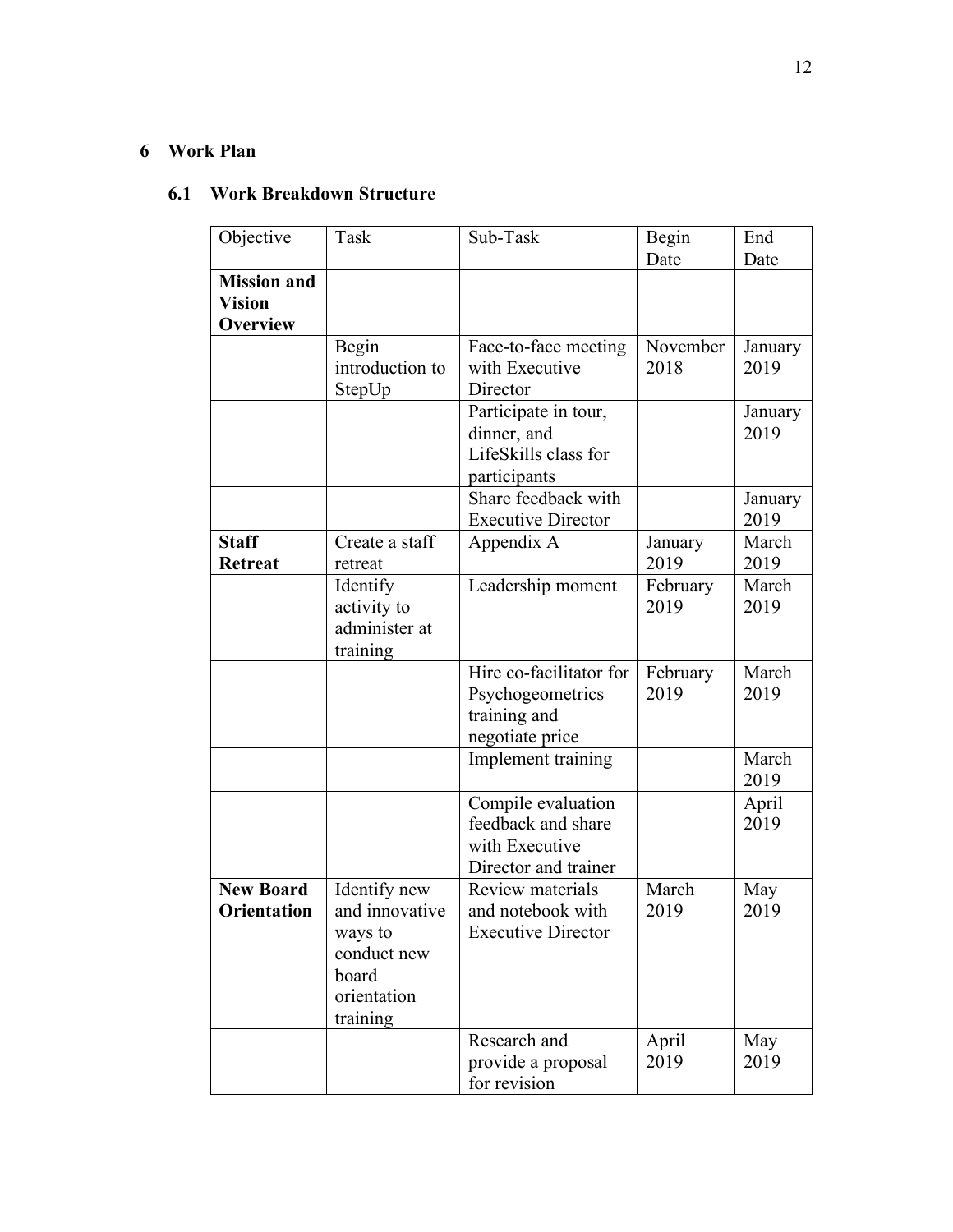|             |                | Develop an agenda         | April   | May  |
|-------------|----------------|---------------------------|---------|------|
|             |                | for new board             | 2019    | 2019 |
|             |                | orientation with          |         |      |
|             |                | changes                   |         |      |
| Strategic   | Assist         | Review the strategic      | January | May  |
| Plan Review | Executive      | plan                      | 2019    | 2019 |
|             | Director in    |                           |         |      |
|             | reviewing      |                           |         |      |
|             | feedback on    |                           |         |      |
|             | strategic plan |                           |         |      |
|             | and updating   |                           |         |      |
|             | progress       |                           |         |      |
|             |                | <b>Executive Director</b> | April   | May  |
|             |                | will provide update       | 2019    | 2019 |
|             |                | to student consultant     |         |      |
|             |                | on feedback from          |         |      |
|             |                | staff and board           |         |      |
|             |                | Student consultant        |         | May  |
|             |                | will assist Executive     |         | 2019 |
|             |                | Director in writing       |         |      |
|             |                | an update                 |         |      |
|             |                |                           |         |      |
|             |                |                           |         |      |

# **6.2 Resources**

Please see Section 6.1.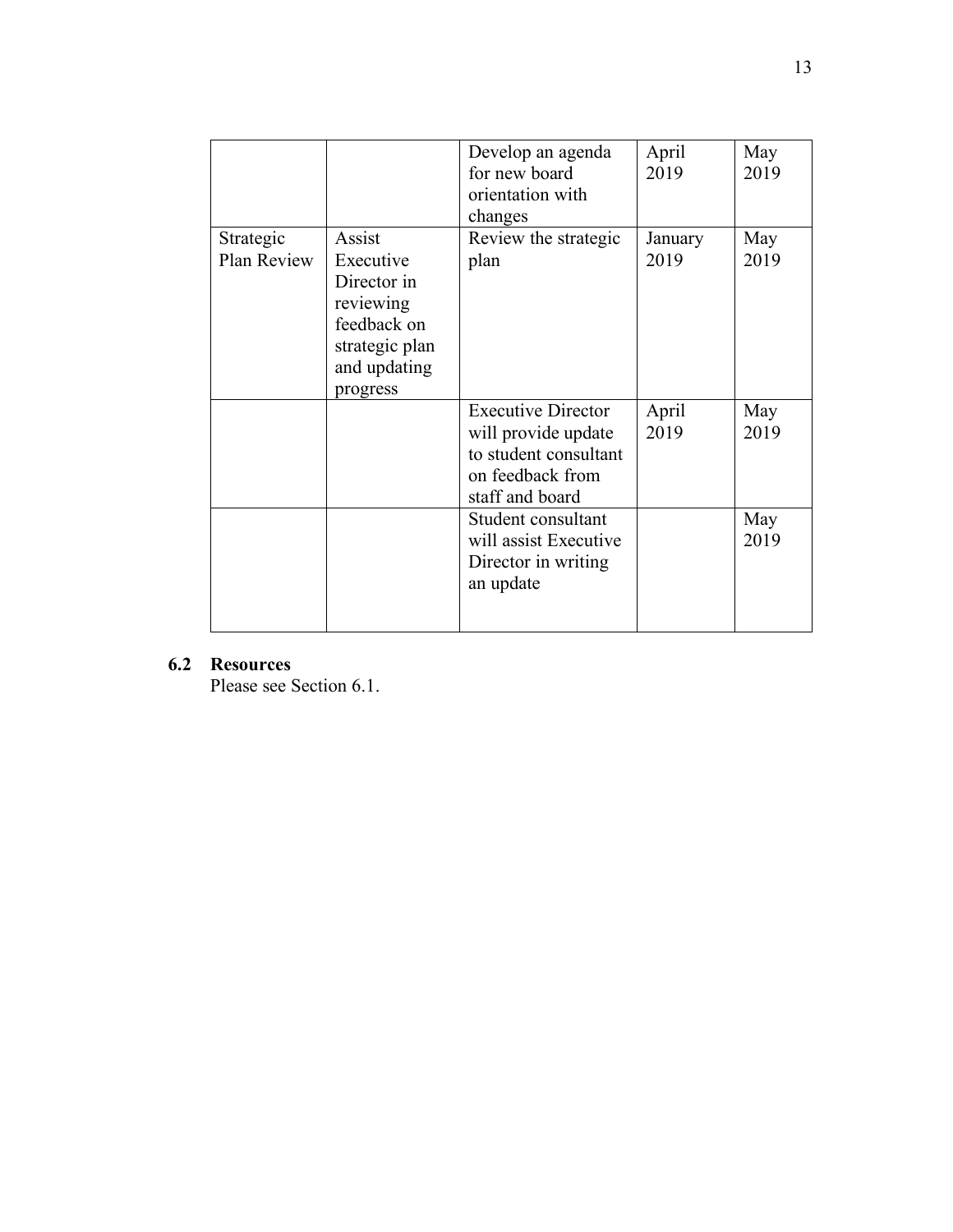# **7 Milestones**

| <b>Milestone</b><br><b>Number</b> | <b>Title</b>                                                                                                                                                                                                                                                                          | <b>Forecast date</b> |
|-----------------------------------|---------------------------------------------------------------------------------------------------------------------------------------------------------------------------------------------------------------------------------------------------------------------------------------|----------------------|
| 1                                 | Executive Director and DEOL student in-person meeting<br>to review mission, vision, and values of StepUp Ministry<br>Develop a detailed statement of purpose and project<br>$\circ$<br>proposal.<br>Develop SMART goals, objectives, deliverables, and<br>$\circ$<br>scope boundaries | January 4, 2019      |
| $\overline{2}$                    | Mission and Vision Exploration - Attend LifeSkills<br>training for participants<br>Develop a summary of the business, risk assessment,<br>$\circ$<br>key assumptions, outline of the plan with<br>communications plan, and financial budget                                           | January 15, 2019     |
| 3                                 | Develop a staff retreat proposal and agenda                                                                                                                                                                                                                                           | February 1, 2019     |
| $\overline{4}$                    | Identify a training to conduct at staff retreat and a co-<br>facilitator                                                                                                                                                                                                              | February 10,<br>2019 |
| 5                                 | Finalize agenda for staff retreat with Executive Director<br>and co-facilitator for distribution to staff                                                                                                                                                                             | March 1, 2019        |
| 6                                 | Administer leadership training and Psychogeometrics<br>activity                                                                                                                                                                                                                       | March 22, 2019       |
| $\overline{7}$                    | Create an evaluation and administer at staff retreat<br>Create a quality assurance plan                                                                                                                                                                                               | March 22, 2019       |
| 8                                 | Review current new board orientation with Executive<br>Director                                                                                                                                                                                                                       | March 28, 2019       |
| 9                                 | Research board orientations and present a newly revised<br>agenda and plan for new board orientation                                                                                                                                                                                  | April 8, 2019        |
| 10                                | Analyze feedback from staff retreat and share with<br>Executive Director and co-facilitator                                                                                                                                                                                           | April 10, 2019       |
| 11                                | Strategic plan refresh and update activity with staff and<br>board                                                                                                                                                                                                                    | April 13, 2019       |
| 12                                | Track and document overall plan performance                                                                                                                                                                                                                                           | April 25, 2019       |
| 13                                | Submit final agenda for new board orientation to Executive<br>Director                                                                                                                                                                                                                | May 1, 2019          |
| 14                                | Final written document and executive summary                                                                                                                                                                                                                                          | May 7, 2019          |
| 15                                | Executive Director and DEOL student review final updates<br>for strategic plan and finalize tracking                                                                                                                                                                                  | May 10, 2019         |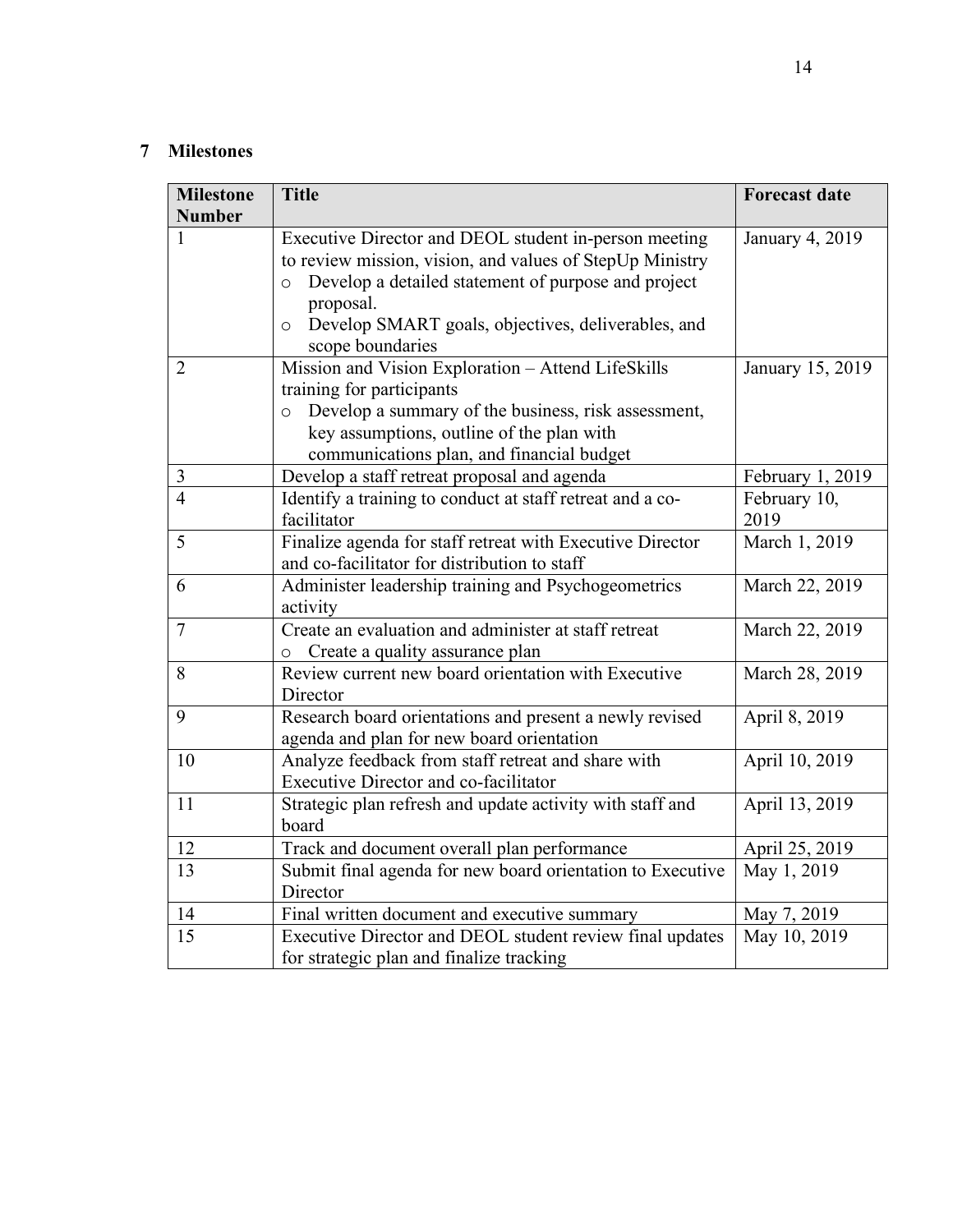# **8 Metrics and Results**

The goals and outcomes in sections 2 and 3 address the evaluation and how it is a tool for measuring success of the retreat. The following information was collected and analyzed through written and verbal feedback. There was an attendance requirement for the staff retreat and new board member orientation. This included not only attendance, but active participation. An evaluation was distributed after the staff retreat to measure the effectiveness and gain feedback for both facilitators. The following open-ended evaluation questions were presented to the staff:

- What resonated with you about the training?
- What questions do you have about the training or your personal development?
- What additional feedback do you have for the facilitators to assist in preparation for upcoming training opportunities?

#### **Results**

Participants completed 19 open-ended evaluations. Results indicated

- Great training and a great opportunity to learn more about our team and improve communication.
- The leadership moment and stories were helpful and allowed me to learn more about the team.
- The Psychogeometrics training was a great activity and it was something new.

The following feedback was suggested as a change to the retreat/training from one survey:

- The leadership story activity was nice, but only 2-3 stories were needed, not everyone needed to share.
- We want to learn more about how to communicate with others outside of the organization in the Psychogeometrics training.
- We want a longer retreat to cover more leadership material.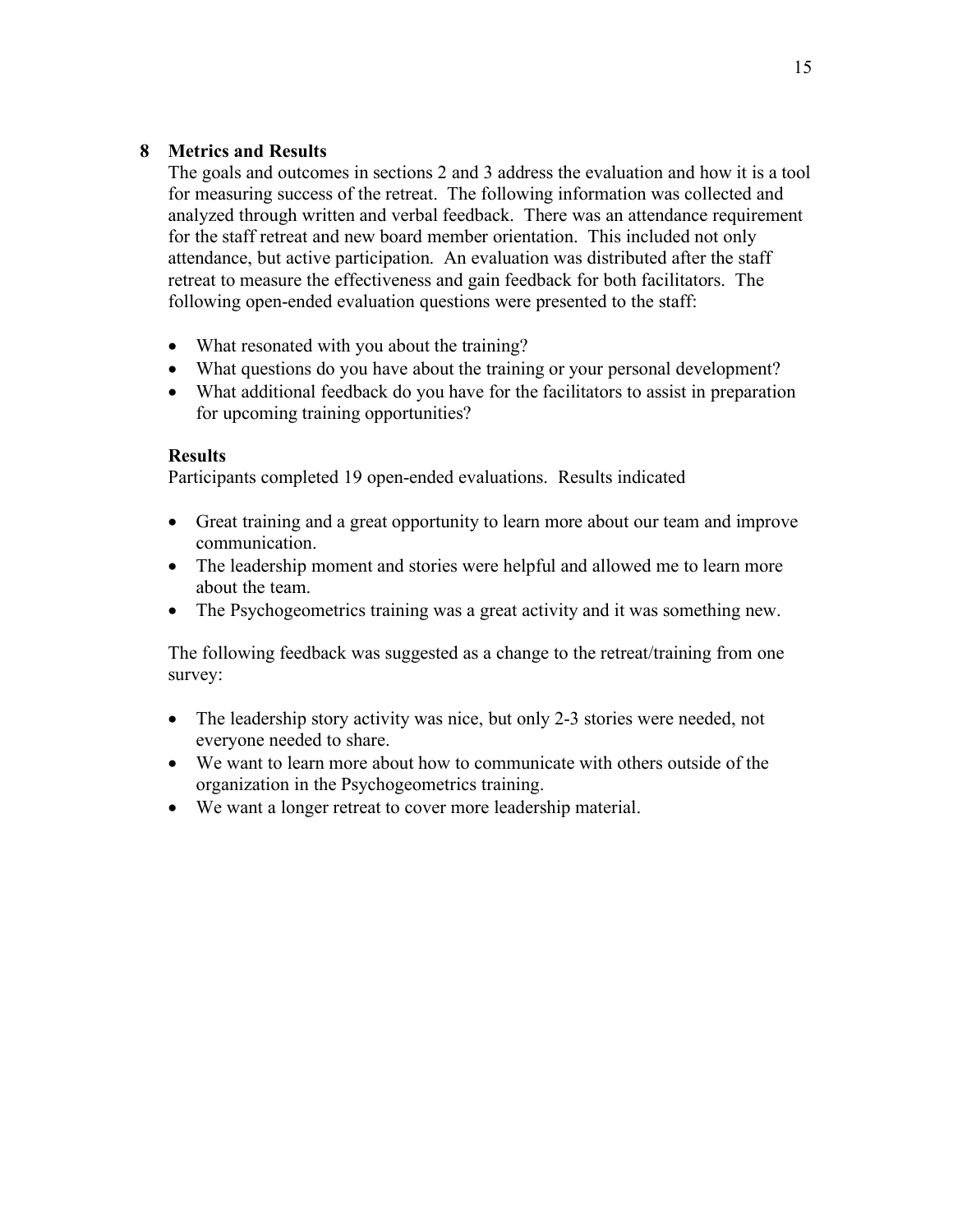#### **9 Risks, Constraints, Assumptions**

#### **9.1 Risks**

The following risks were assessed and addressed in the project: lack of participation of engagement of staff, lack of funding, and inability to find an appropriate trainer.

| <b>Risk Description</b>                                                                        | <b>Mitigation Plan</b><br>(what to do to<br>avoid or lessen<br>the risk                                                             | Contingency<br>Plan (what<br>to do if the<br>risk occurs)                             | <b>Impact</b> (what<br>the impact will<br>be to the<br>project if the | <b>Likelihood of</b><br><b>loccurrence</b><br>(e.g., %<br>high/medium/ |
|------------------------------------------------------------------------------------------------|-------------------------------------------------------------------------------------------------------------------------------------|---------------------------------------------------------------------------------------|-----------------------------------------------------------------------|------------------------------------------------------------------------|
| Lack of<br>participation and<br>engagement from<br>employees due to<br>scheduling<br>conflicts | occurring)<br><b>Executive Director</b><br>sends invitation to<br>activities and<br>lessens their<br>workload during<br>this period | Offer an<br>opportunity<br>for virtual<br>training or<br>distribution<br>of materials | risk occurs)<br>Low morale and<br>lack of team<br>support             | low)<br>Medium                                                         |
| Lack of funding<br>for additional<br>activities                                                | Ensure that<br><b>Executive Director</b><br>has reviewed<br>budget                                                                  | Adapt<br>training to<br>ensure that<br>costs remain<br>low                            | Less activities<br>and less<br>opportunities<br>for innovation        | Low                                                                    |
| Inability to find a<br>co-facilitator                                                          | Brainstorm a list<br>of potential<br>trainings and<br>trainers                                                                      | Revise<br>retreat and<br>trainings to<br>include<br>interactive<br>activities         | Lose of<br>opportunity to<br>do personal<br>development               | High                                                                   |

## **9.2 Constraints**

The project activities had to be conducted in White Memorial Church. This venue is a church and is free to the organization. The projector and screen had to be manually set up. In addition, all activities were based on a timeline from the previous year, and that had to be continued for consistency.

## **9.3 Assumptions**

Assumptions are necessary in assessing risks, managing change, and ensuring that a contingency plan is in place in project management.

The following assumptions were considered:

- 1. The Executive Director is committed to ensuring that the DEOL student meets all set goals.
- 2. Staff and board members will provide honest feedback on retreat experiences.
- 3. Staff and board members will attend retreat activities and be engaged.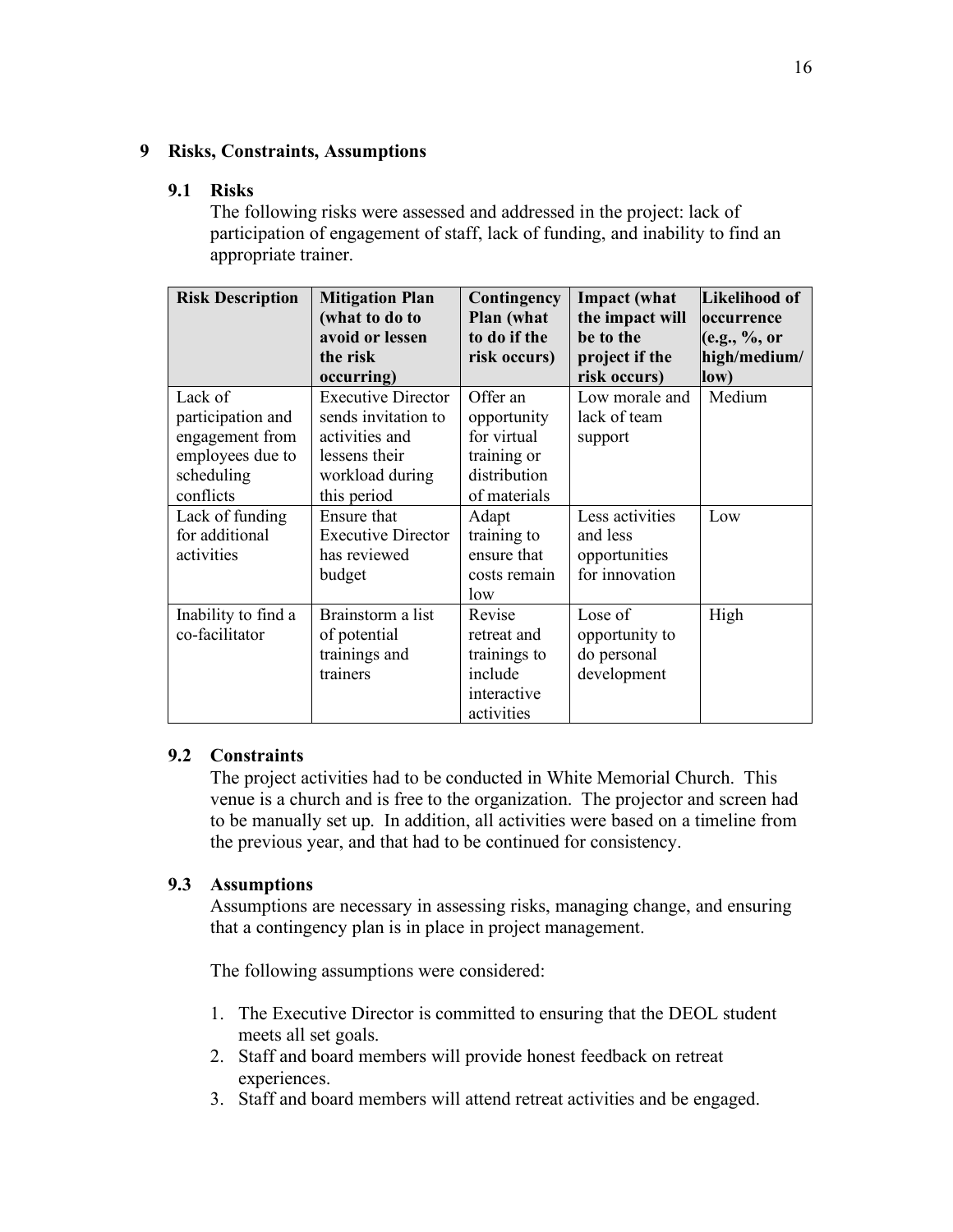- 4. Staff and board members will demonstrate improved communication internally and externally.
- 5. Staff, board members, and DEOL student consultant will have a clear understanding of the mission and vision of StepUp Ministry.
- 6. The Executive Director will receive additional feedback from staff and board members after the completion of the project.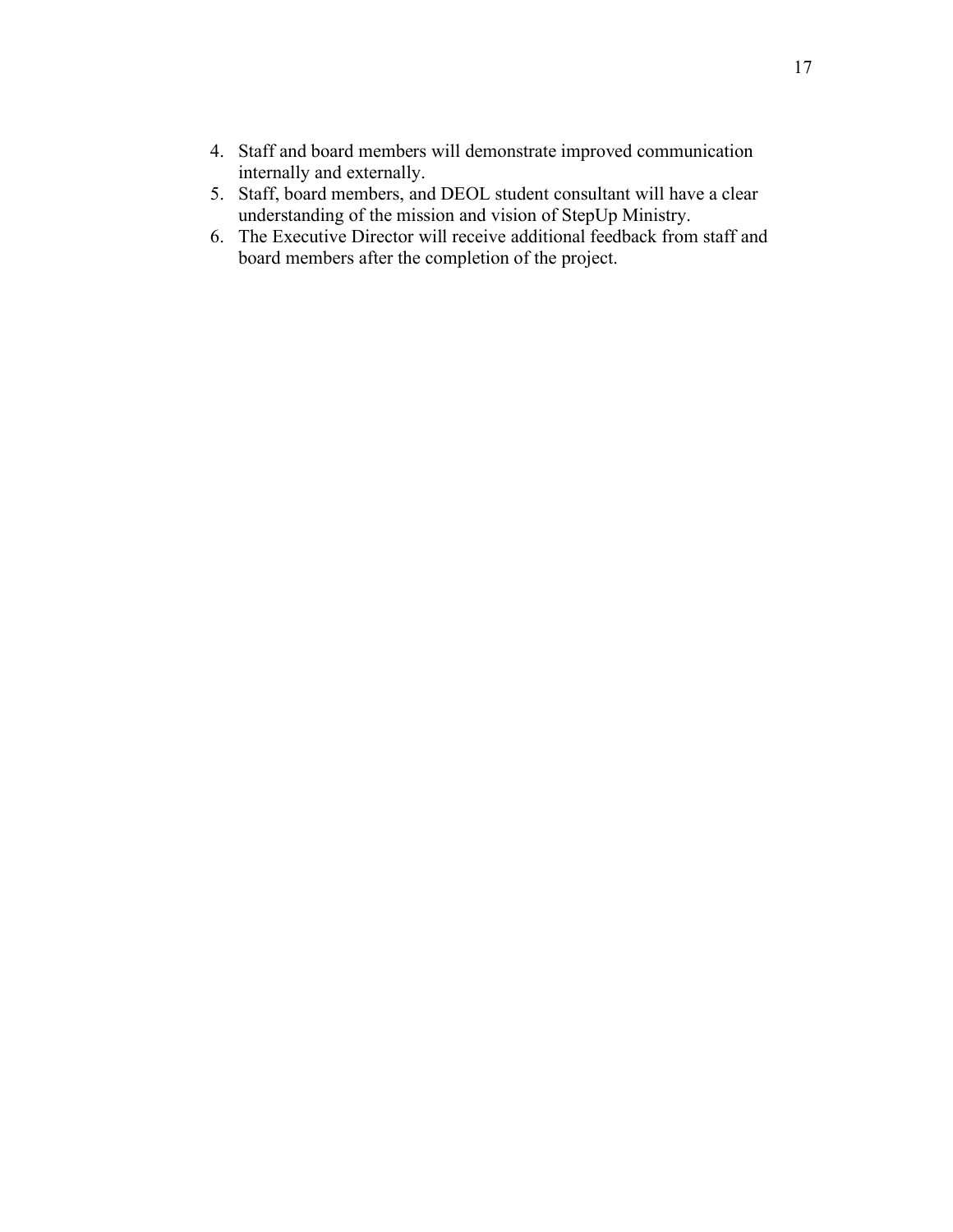#### **10 Financial Plan**

Initially, having a budget was in question; but as the work has evolved, we made the following changes:

- A DEOL cohort presenter was hired to conduct Psychogeometrics training with the staff. The DEOL student led the leadership discussion, created the training, and assisted in facilitation of the training. The cost was \$400 including travel and time. An additional \$20 was spent to copy and prepare training materials for the team.
- A board and staff retreat was added as a project for the student and preceptor to discuss the strategic plan and how to revise it. This new retreat opportunity was an additional \$1,000. This included location, transportation, and food for the staff and board members.

The financial plan below outlines the costs associated with the consultancy project. The cost of the venue for all activities was free.

| <b>Item</b>                 | Cost                  | <b>Description</b>         |
|-----------------------------|-----------------------|----------------------------|
| Psychogeometrics            | \$400                 | The facilitator provided a |
| <b>Training Facilitator</b> |                       | detailed presentation on   |
|                             |                       | Psychogeometrics. This     |
|                             |                       | included materials and     |
|                             |                       | travel.                    |
| Copies and Materials        | \$20                  | An additional \$20 was     |
|                             |                       | spent to copy and prepare  |
|                             |                       | training materials for     |
|                             |                       | Steve and the team         |
| Strategic Plan Refresh      | \$1,000               | This new retreat           |
| <b>Retreat for Board</b>    |                       | opportunity was an         |
| Members and Staff           |                       | additional \$1,000. This   |
|                             |                       | included location,         |
|                             |                       | transportation, and food   |
|                             |                       | for the staff and board    |
|                             |                       | members.                   |
|                             | <b>Total: \$1,420</b> |                            |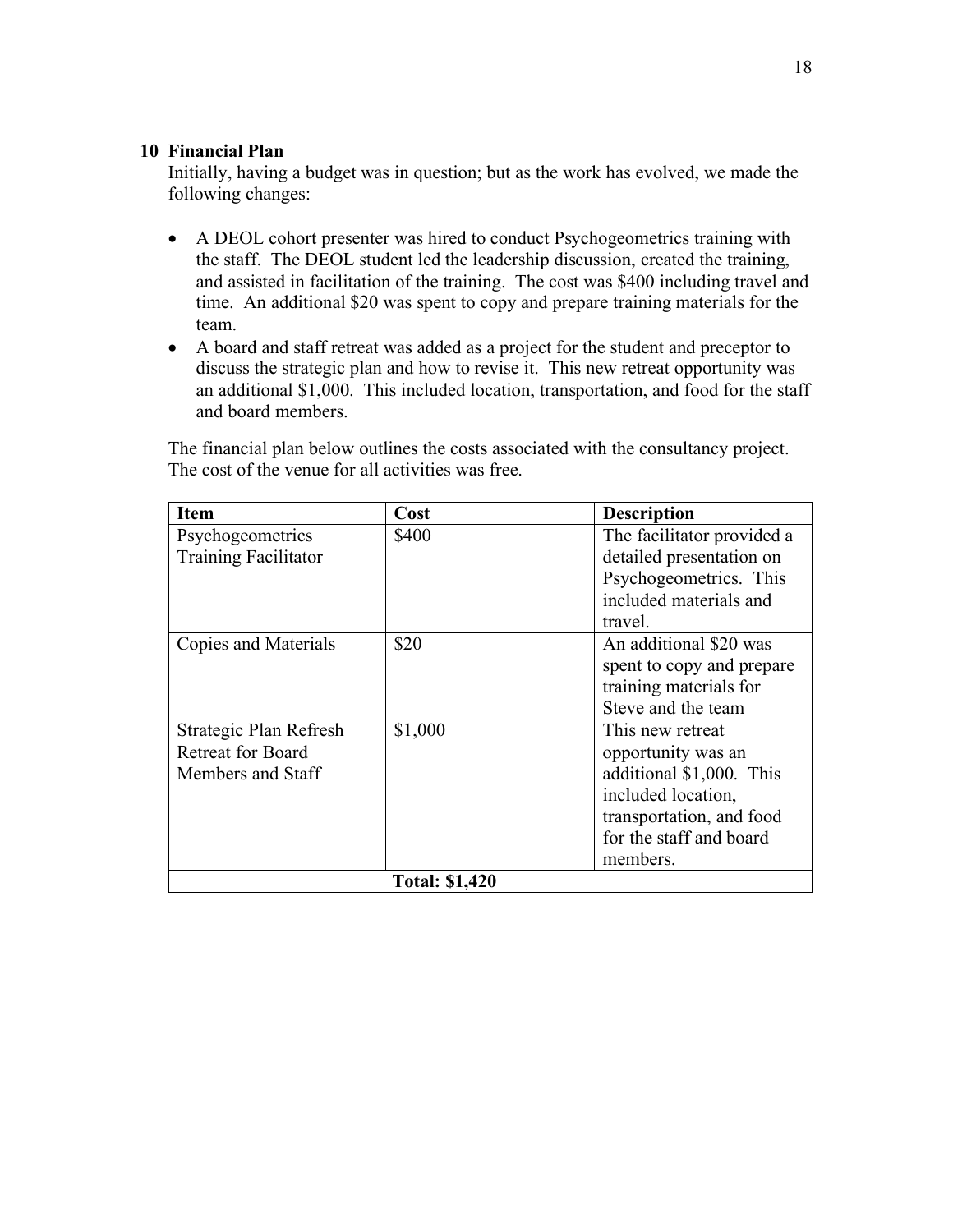#### **11 Quality Assurance Plan**

The purpose of this section is to develop, document, and test small changes through the use of the Plan-Do-Check-Act (PDCA) cycle by Edward Deming (1993). The consultancy project addresses onboarding and leadership development. The Deming cycle includes PLAN: plan ahead for changes, analyze and predict results; DO: execute the plan, taking small steps in controlled circumstances; STUDY: check, study the results; and ACT: take action to standardize or improve the process.



#### **Observe:**

During the consultant project, the Executive Director and the DEOL student consultant reviewed the organization's mission, vision, values, and previous strategic plan. In addition, the DEOL student consultant attended participant programs to gain a deeper understanding of the structure of the StepUp Ministry and its operations. This provided a foundation for the structure of the project.

#### **Plan:**

After the groundwork was completed, the Executive Director and DEOL student held in-person meetings to determine milestones, timelines, and outcomes. The student provided feedback on suggestions from the Executive Director and made revisions as needed, based on the requirements of the consultancy project and observances made during the participant program visit.

#### **Do:**

The Star Model™, specifically the people aspect, was a critical aspect of determining that onboarding and leadership development for staff and board members should be addressed. The staff retreat, new board orientation, strategic plan refresh, and implementation of these activities were important parts of the consultancy project. In addition, gaining feedback from participants through the evaluation was necessary in designing future activities.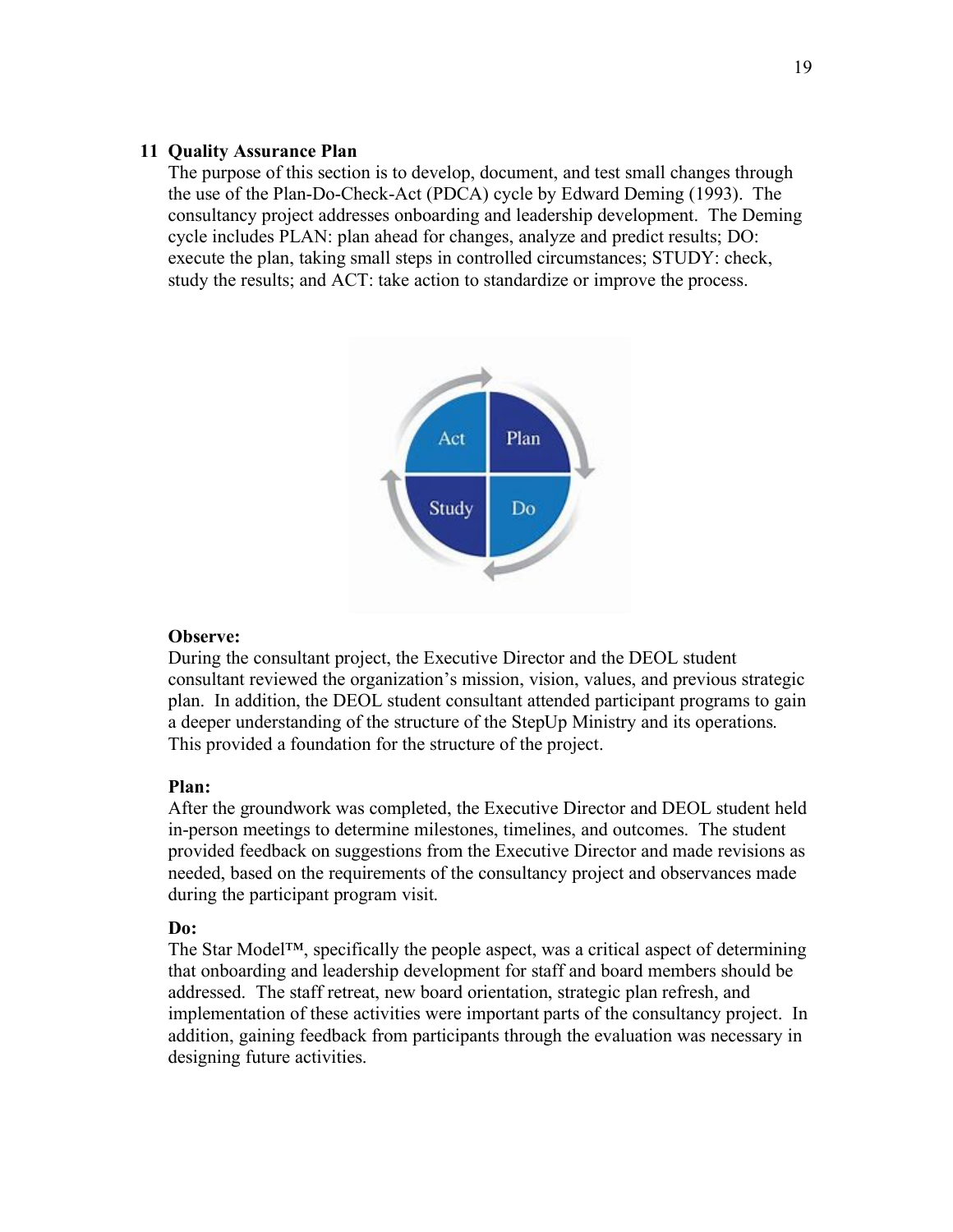### **Check:**

The goals set for the consultancy project were met, and additional opportunities for engagement were offered to the DEOL student consultant through invitations for staff activities, social activities, and professional development. In addition, aspects of the student's DEOL curriculum were successfully integrated into the project through the use of literature and cohort presenters.

#### **Act:**

Although the activities were successful, the staff and board activities can be revised by inviting new presenters and speakers for trainings. Also, continuous review of the strategic plan, mission/vision/values, and staff input are vital to not only the success of the organization, but ensuring that the activities continue to be new and innovative.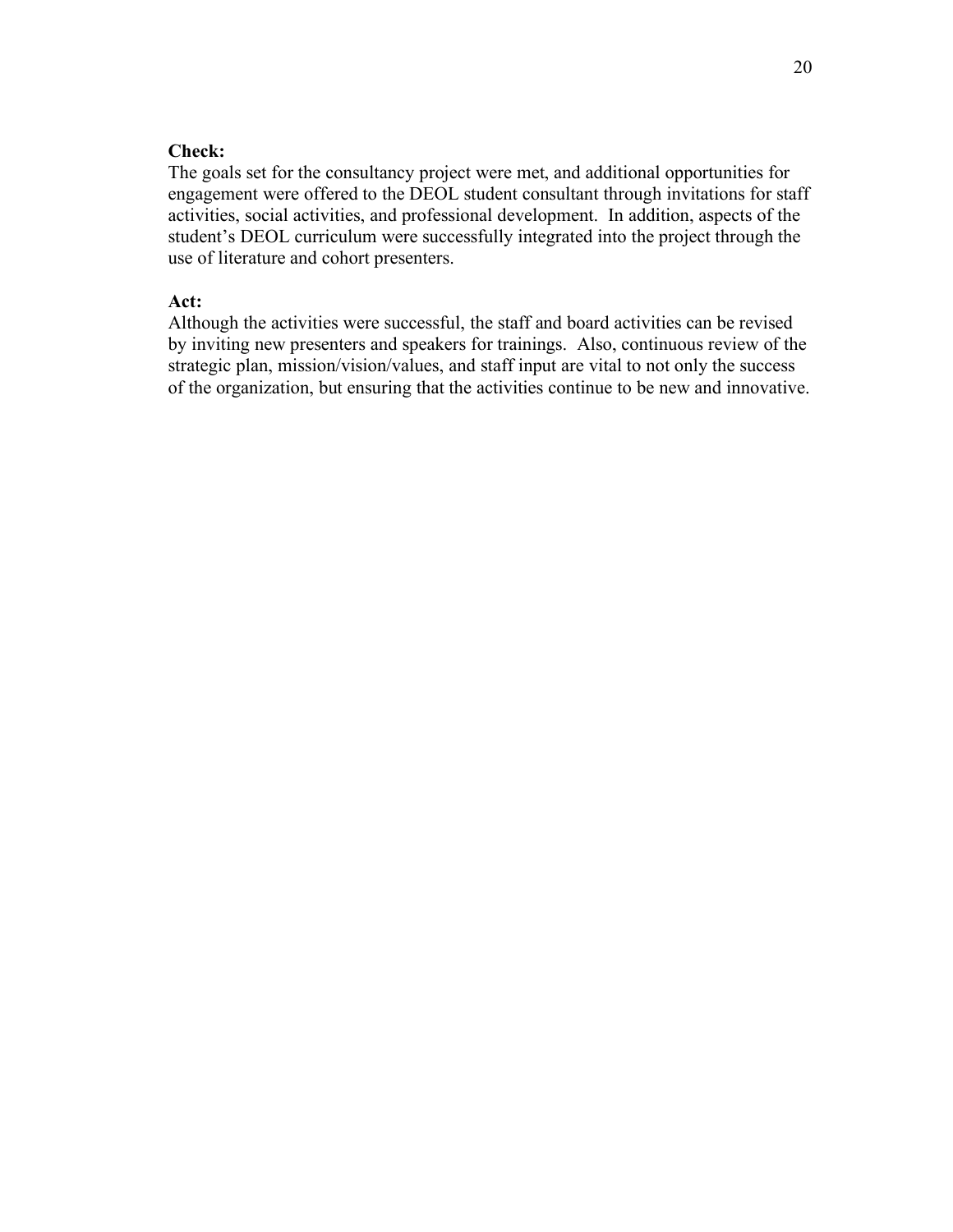#### **References**

- Dellinger, S. (1996). *Communicating Beyond Our Differences: Introducing the Psycho-Geometrics System* (2nd ed.). Tampa, FL: Jade Ink.
- Deming, W. E. (1993). *The new economics: For industry, government, education.*  Cambridge, MA: Massachusetts Institute of Technology, Center for Advanced Engineering Study.
- Galbraith, J. (2002). The star model (pp. 1-6, Tech.). Retrieved from http://www.jaygalbraith.com/images/pdfs/StarModel.pdf
- Schmitz, P. (2012). *Everyone leads: Building leadership from the community up.* San Francisco: Jossey-Bass.
- Sinek, S. (2011). *Start with why: How great leaders inspire everyone to take action.*  London: Portfolio/Penguin.

StepUp Ministry (2019). How it works. Retrieved from

https://www.stepupministry.org/how-it-works

What is the Balanced Scorecard? (2019). Retrieved from

https://www.balancedscorecard.org/BSC-Basics/About-the-Balanced-Scorecard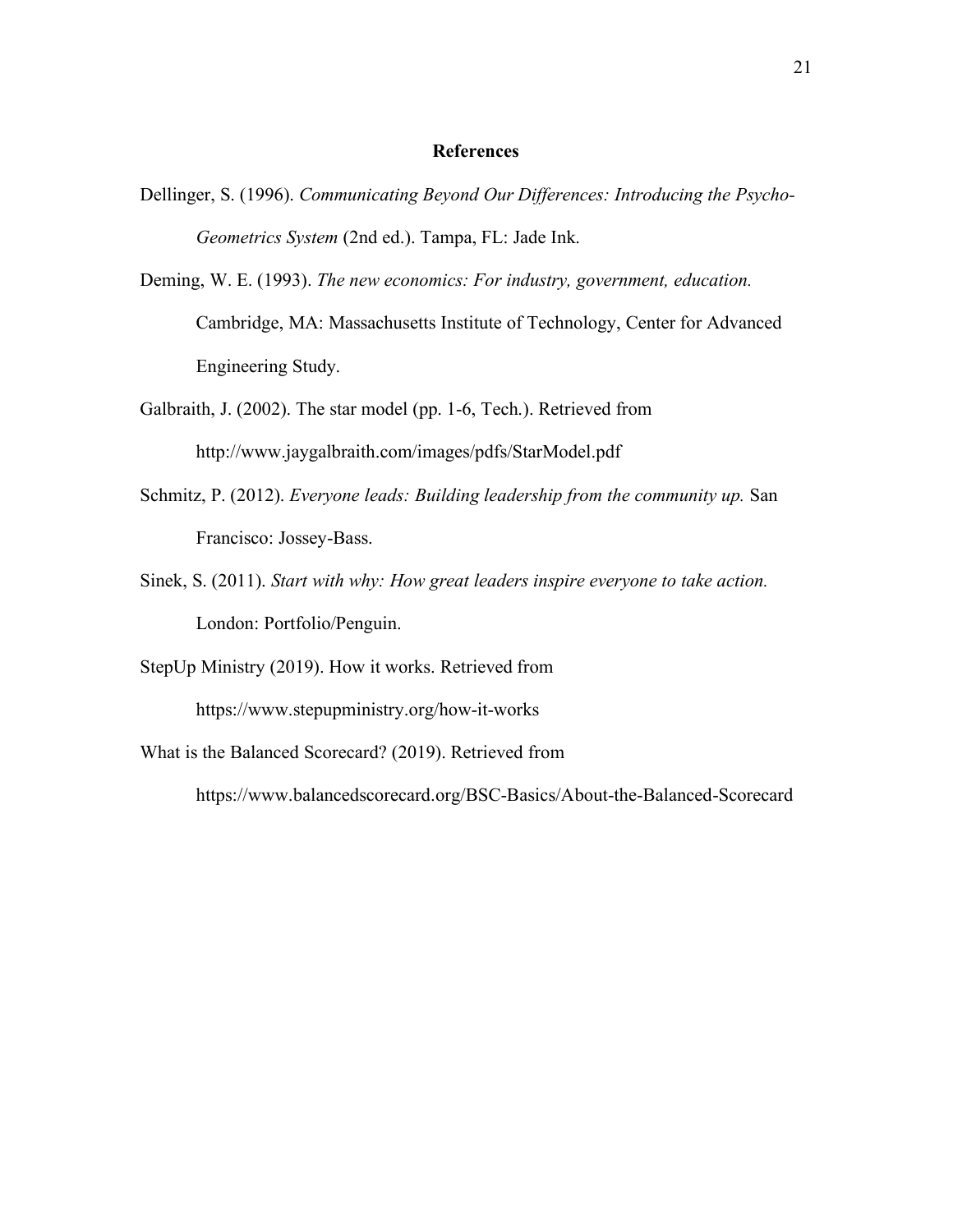**Appendix A**



# **Staff Retreat Agenda Friday, March 22, 2019 9:00 a.m. - Noon Theme: Leadership from the Community Up**

- **1. Welcome and Introductions**
- **2. Icebreaker**
- **3. The Theme**
- **4.Psychogeometrics Activity**
- **5. Reflections/Evaluation**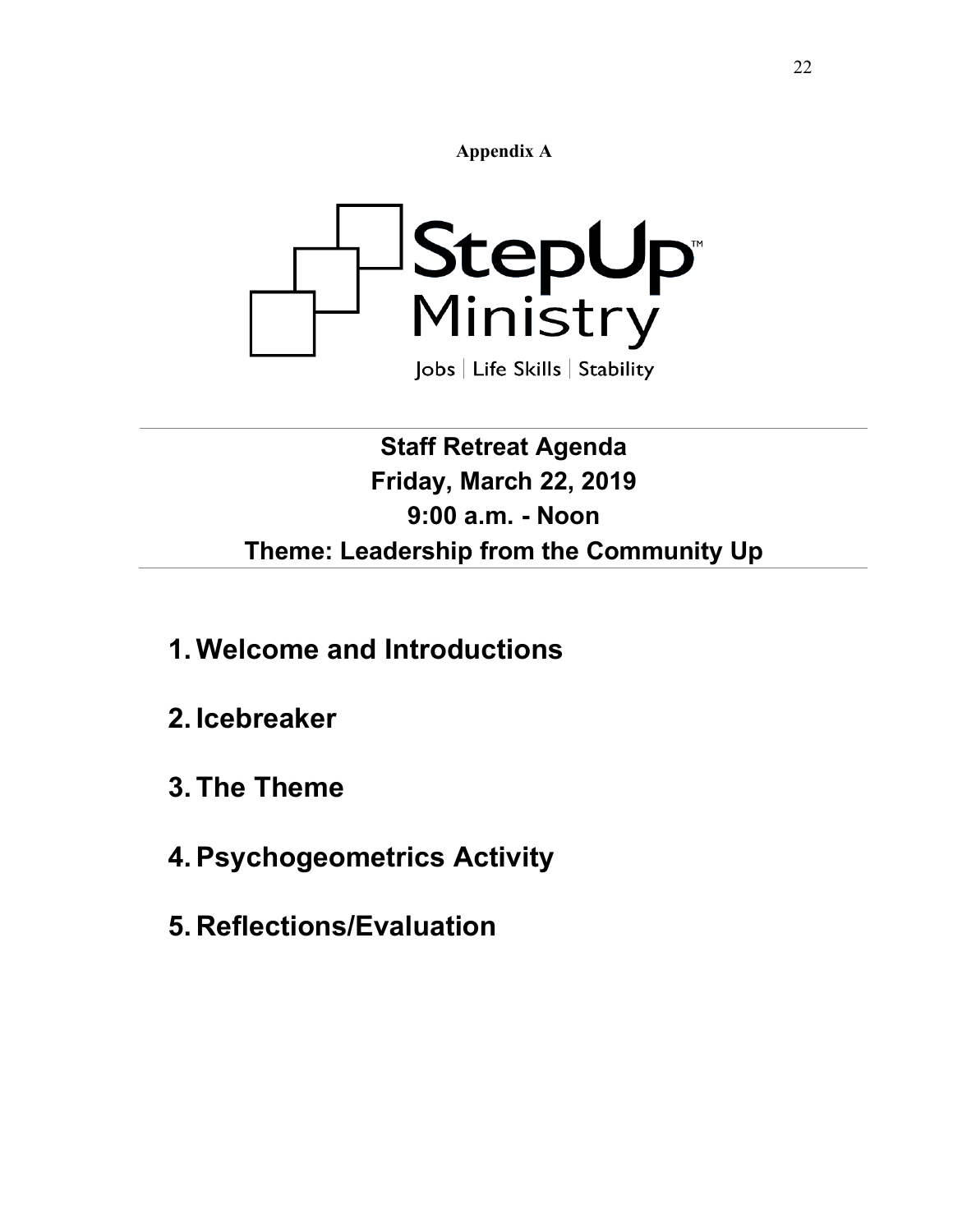# **Appendix B**

# **New Board Orientation**

- A. Welcome and Introductions
	- Devotion and Prayer
	- Mission Moment
	- Icebreaker (first Job) then "JOY"
- B. History of StepUp Ministry
- C. Adult Program's and Process
	- Who we serve
	- Jobs is the entry
	- ENER-G
	- StepUp Connect
	- Life Skills
	- Alumni Programs
- D. Children and Real World
- E. Budget
- F. Development
	- Financial Development Plan (Annual Appeal; WeStepUp; Rebuild Dreams; Planned Giving)
	- Events (Impact Luncheon  $-30<sup>th</sup>$  Anniversary Share the Pie)
	- How you can help Pledge Form in front of notebook
- G. Board Governance
	- What role does the board play?
		- Committee Structure
		- Be prepared by being informed
			- o Visit program
			- o Participate in Development
			- o Have a voice
			- o What resonates with you most about this role?
- H. Questions and Answers
- I. Adjourn
	- Dates to remember on bottom of agenda
	- Board Buddy Resource for follow-up after orientation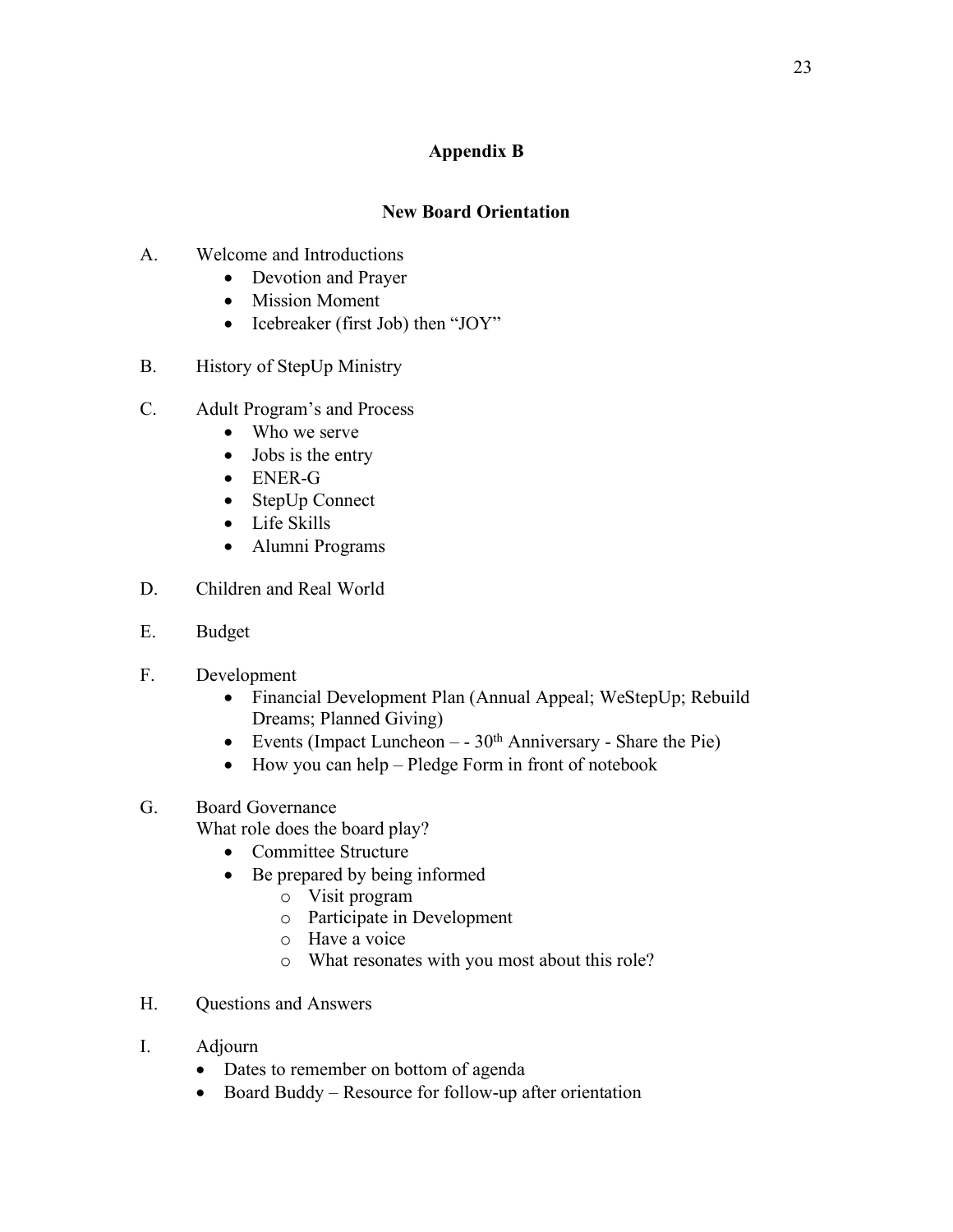# **Appendix C**

The Star Model (Galbraith, 2002)



Galbraith, J. Designing Organizations, San Francisco; Josssey-Bass, 2002